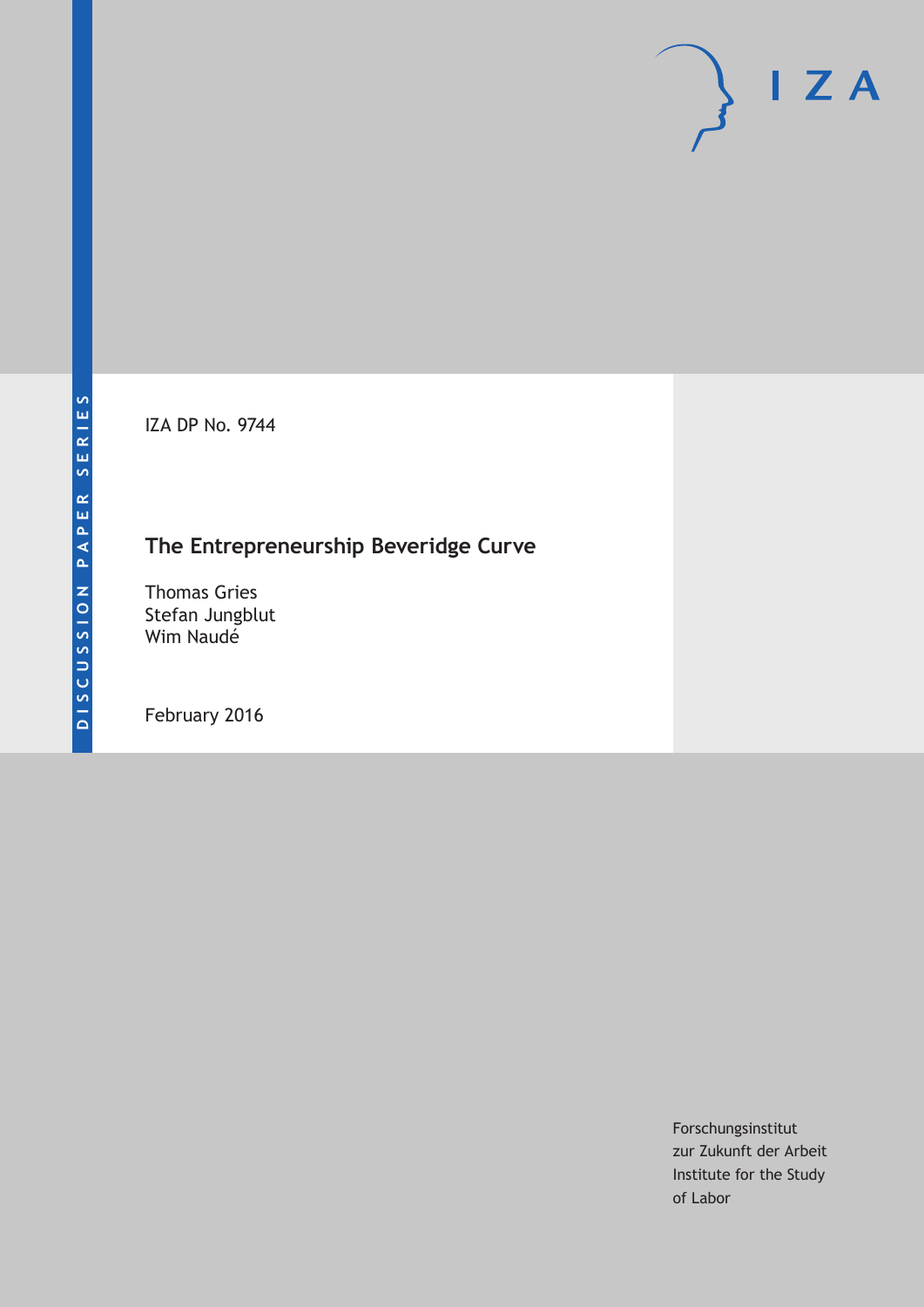# **The Entrepreneurship Beveridge Curve**

### **Thomas Gries**

*Paderborn University* 

### **Stefan Jungblut**

*Paderborn University* 

### **Wim Naudé**

*Maastricht University, MSM and IZA*

### Discussion Paper No. 9744 February 2016

IZA

P.O. Box 7240 53072 Bonn Germany

Phone: +49-228-3894-0 Fax: +49-228-3894-180 E-mail: iza@iza.org

Any opinions expressed here are those of the author(s) and not those of IZA. Research published in this series may include views on policy, but the institute itself takes no institutional policy positions. The IZA research network is committed to the IZA Guiding Principles of Research Integrity.

The Institute for the Study of Labor (IZA) in Bonn is a local and virtual international research center and a place of communication between science, politics and business. IZA is an independent nonprofit organization supported by Deutsche Post Foundation. The center is associated with the University of Bonn and offers a stimulating research environment through its international network, workshops and conferences, data service, project support, research visits and doctoral program. IZA engages in (i) original and internationally competitive research in all fields of labor economics, (ii) development of policy concepts, and (iii) dissemination of research results and concepts to the interested public.

IZA Discussion Papers often represent preliminary work and are circulated to encourage discussion. Citation of such a paper should account for its provisional character. A revised version may be available directly from the author.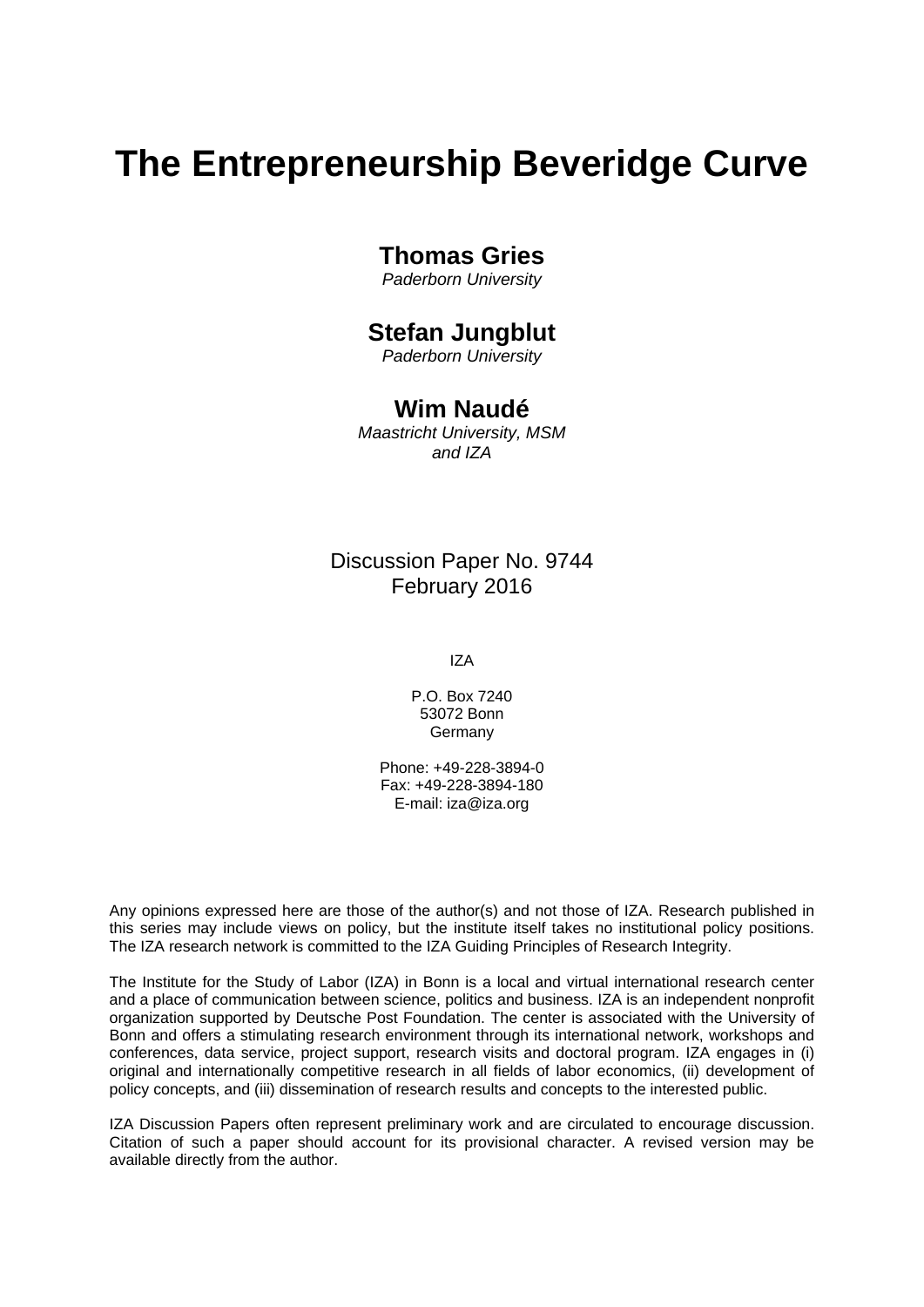IZA Discussion Paper No. 9744 February 2016

# **ABSTRACT**

## **The Entrepreneurship Beveridge Curve**

We propose that the rate of creation and failure of start-up firms can be modelled as a search and matching process, following labor market matching models. Setting out an endogenous growth model with entrepreneurship we derive a *Entrepreneurship Beveridge Curve*, through which we illustrate that entrepreneurial start-ups are the outcome of the efficiency with which entrepreneurial abilities are matched with business opportunities. The Entrepreneurship Beveridge Curve is a potentially useful analytical tool to add to the formalization of the economics of entrepreneurship, and we mention a number of extentions and applications.

JEL Classification: L26, M13, O10, O14

Keywords: entrepreneurship, start-ups, labor market matching

Corresponding author:

Wim Naudé Maastricht School of Management (MSM) PO Box 1203 6201 BE Maastricht The Netherlands E-mail: w.naude@maastrichtuniversity.nl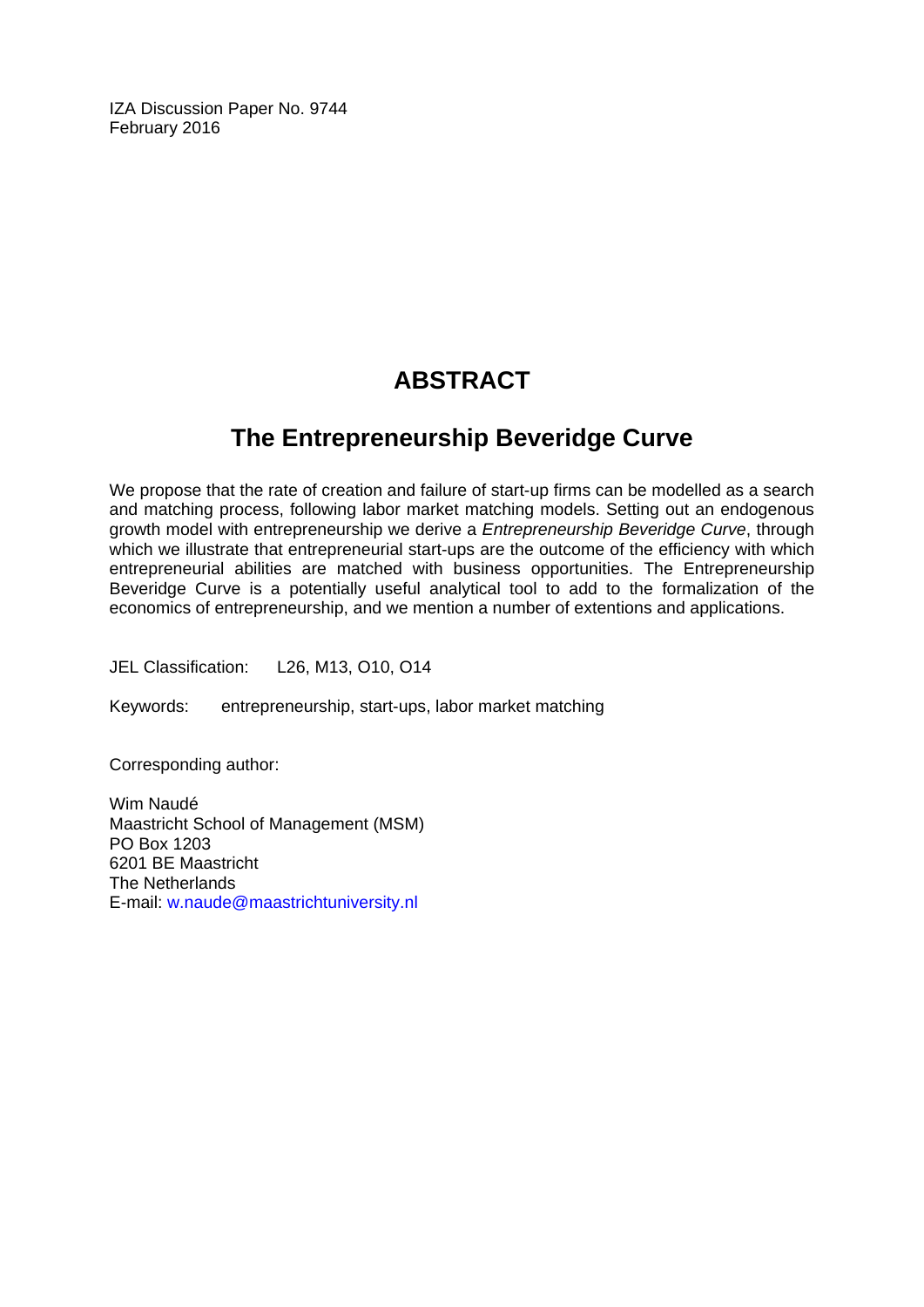### 1 Introduction

Although there are many definitions of entrepreneurship in most it is about the discovery and exploitation of opportunities (Shane and Venkataraman, 2000). How entrepreneurs spot and exploit opportunities to start-up new Örms has spawned a large literature (e.g. Buenstorf, 2007; Casson and Wadeson, 2007; OíFiet and Patel, 2008, Plummer et al., 2007 and Ucbasaran et al. 2008).

A feature of the start-up process noted in this literature is that while there is a large pool of latent entrepreneurs, many with highly developed human capital, only a small proportion of them succeed in starting up a firm. This has been explained with reference to human capital (e.g. Lazear, 2005) and the nature (and context) of opportunities that prospective entrepreneurs face (e.g. Blanchflower and Oswald, 1998).

In this paper we take these two ideas  $-$  the human capital of entrepreneurs and the nature of opportunities  $-$  to propose a novel way of understanding startups<sup>1</sup> . Our aim is to make a modest theoretical contribution to the economics of entrepreneurship. In particular, we borrow and adapt the concept of labor market matching from the field of labor economics, and apply it to describe startups as the outcome of a match between entrepreneurs with appropriate ability (human capital) and business opportunities. Obstacles to start-ups, including lack of credit or stifling regulations can then in our theoretical model be analyzed as frictions in the matching of entrepeneurial ability and opportunities.

In this paper we explain our contribution intuitively in section 2.1. In the rest of section 2 we then explain the building blocks of our model. In section 3 we illustrate the modelís comparative statics and moreover derivation what we term the Entrepreneurship-Beveridge Curve, our key contribution. Having explained through the Entrepreneurship-Beveridge Curve our idea of start-ups as the result of a matching process we discuss policy recommendations and avanues for further research in section 4.

### 2 The Matching Approach

#### 2.1 Intuitive Explanation

At any given time there will exist a number of opportunities that entrepreneurs may exploit to start-up firms. These opportunities are constantly evolving, and may spur both new firm start-ups as well as firms exits (churn). A useful way to model this situation is through the labor market matching approach. It has been applied to various fields in economics. Representative references for the labor market are Montgomery (1991), Mortensen and Pissarides (1999), Acemoglu and Shimer (2000) and Pissarides (2000).

The matching approach allows us to explain certain empirical features of entrepreneurship such as constantly evolving start-up opportunities, high exit rates, and the development of heterogeneous products (i.e. innovation). A

<sup>&</sup>lt;sup>1</sup>This idea was first proposed in a more rudimentary fashion by Gries and Naudé (2010; 2011). Here we elaborate the idea and propose its more general use in a variety of settings in formalizing the role of the entrepreneur in economic theory.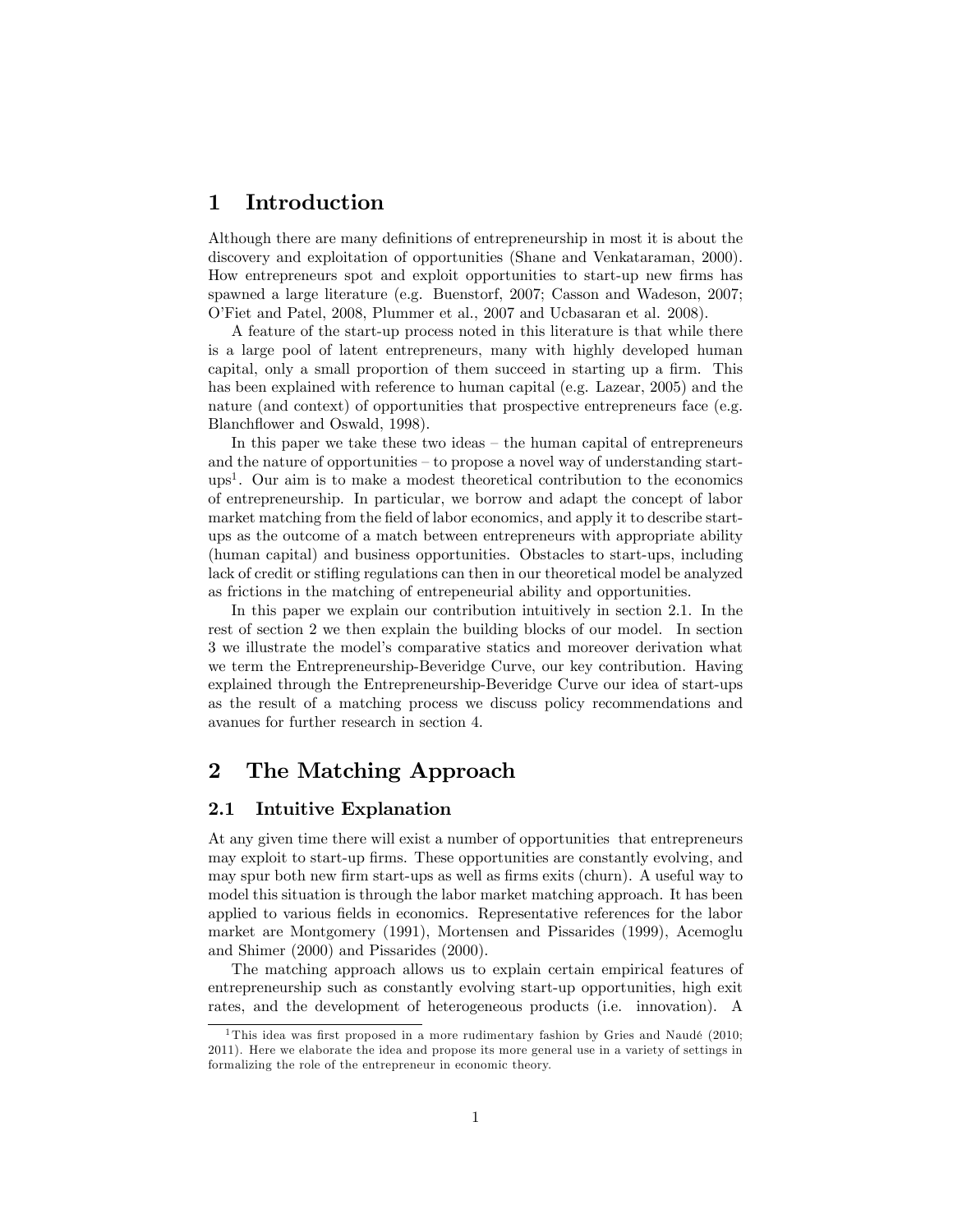match between entrepreneurial ability and the requirements of the opportunity (market) will result in a start-up. Since the efficiency of this matching reflects the efficiency of overcoming frictions, such as information and transaction costs, the efficiency of the matching process also reflects the quality of the institutional framework in this market. To model these ideas we introduce a stylized version of the matching approach and apply it to entrepreneurship in the following sub-sections.

#### 2.2 Entrepreneurs

We make a distinction between *active entrepreneurs*, n and *latent entrepreneurs* u. Entrepreneurs are the creators and subsequent owners and managers of the firms in our model. Hence our notion of entrepreneurs corresponds to the definition of entrepreneurship as the ëprocess of starting and continuing to expand new businesses' (Hart, 2003:5). As these firms come into being through the spotting and utilization of opportunities our notion of entrepreneurship is also consistent with Shane and Venkataraman (2000)'s definition of entrepreneurship as being about opportunities. A latent entrepreneur is a person who would prefer to be an entrepreneur and who considers seeking, or is actively seeking, an opportunity (Blanchflower et al. 2001). Around 25 percent of the labor force in OECD countries may be latent entrepreneurs (ibid. p.610). Given entrepreneurs and latent entrepreneurs represent the total entrepreneurial potential in the economy, E, and can be written as  $E = n + u$ .

#### 2.3 Opportunities

Latent entrepreneurs search for opportunities to start up a firm. We assume that available opportunities are exogenously given - i.e. opportunities exist independently of entrepreneurs. In fact, we can think of opportunities as a potential or already observable demand for a product variation in the respective market. We denote the total number of potential start-up opportunities by  $\Omega$ . At any time t, there are three types of start-up opportunity. First, there are opportunities that have already bee  $taken$ , and is reflected in the active entrepreneurs and their start-ups, n. Second, there are a number  $\omega$  of unrealized proÖtable opportunities ready for the exploitation. Third, there are unrealized but idle (or yet unproductive) opportunities available, denoted by  $\delta$ . These may be "opportunities" in the informal sector that are (currently) not profitable. People are often forced into assuming these opportunities when they cannot obtain wage employment or spot a profitable opportunity. The total number of opportunities for a start-up Örm can thus be written as

$$
\Omega = n + \omega + \delta
$$

#### 2.4 A Start-Up as a Match

A start-up firm results when the entrepreneur spots and utilizes an opportunity that matches his or her abilities. The number of new start-up firms that result from such a matching is  $M$  in any period. In aggregate this matching rate,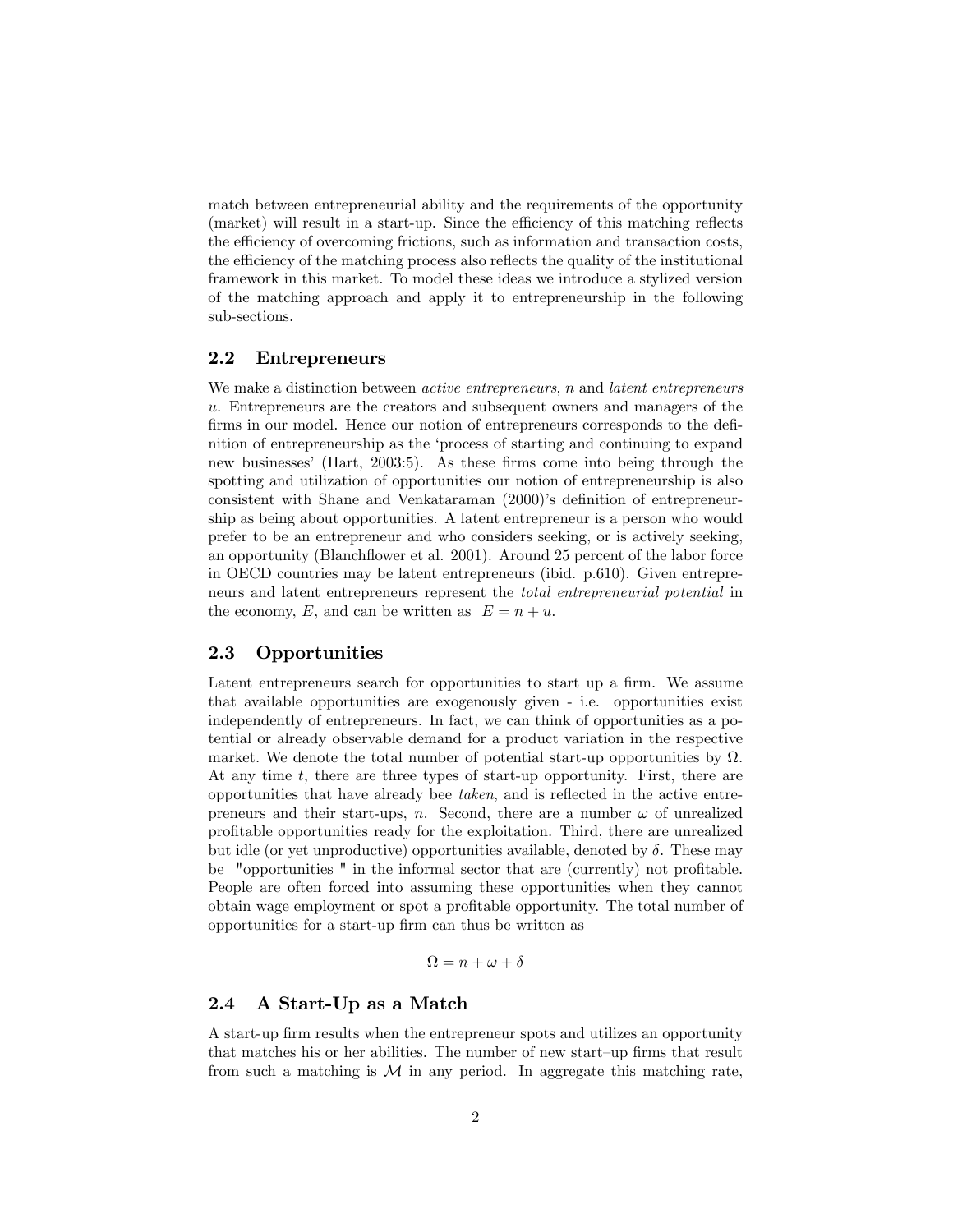the start-up rate, will be the result of three factors. The first is the business or investment climate in the country. The investment climate, which reflects the institutional framework of the economy will determine how efficient the matching process is. For instance, an alert entrepreneur may spot a profitable opportunity, but may be prevented for utilizing it (i.e. from being matched to the opportunity). The overall matching efficiency in the economy is denoted  $\mu$ . The second determinant of the matching (start-up) rate is the extent of unrealized profitable opportunities, denoted by  $\omega$ . This reflects the fact that latent entrepreneurs are often constrained by a lack of suitable or profitable opportunities. The third determinant of the matching (start-up) rate is the capability of the entrepreneur, which is reflected in how intense he or she may be searching for opportunities. The literature that the keenness and search intensity of latent entrepreneurs varies quite considerably. We denote this search intensity by  $\eta$  so that hat n aggregate the u latent entrepreneurs have search intensity of  $\eta u$  which can also be seen as total entrepreneurial capital in a country. As we show in the next section, there are costs involved in searching (or in having a more substantial entrepreneurial capital stock); the greater the search intensity, the higher the cost.

Given these determinants of the matching (start-up) rate we can assume that the matching rate  $M$  can be written as:

$$
\mathcal{M}=\mu M\left( \omega,\eta u\right) ,
$$

where  $\eta u$  denotes effective search efforts of entrepreneurs. Throughout the paper, we will assume that the rate of matches per entrepreneur and the rate of matches per opportunity depends on the ratio of opportunities to entrepreneurs only but not on the size of the economy. This results in linear homogeneity of the matching function. In case of increasing or decreasing returns to scale in matching the effectiveness of the matching process would vary according to the size of the economy. Although this might be reasonable to some extent and interesting, we think that this effect whould not be systematic. Rather it will be the result of differences in the institutional quality and investment climate and captured in  $\mu$ . Further, for computational simplicity we will model the matching-function as a Cobb-Douglas function:

$$
\mathcal{M} = \mu \omega^{\beta} \left( \eta u \right)^{1-\beta}.
$$

From this we can show that the probability of a successful firm start-up is  $\mu M/u = \mu m$ .

#### 2.5 Optimal Search and Investment Intensity, Matching, and Firm Failure

On the individual level, the potential entrepreneur  $i$  will have to make a search effort with the intensity  $\eta_i$  in order to spot an opportunity. As we mentioned, such a search is costly. The search cost per unit of search effort is  $c_i$ .

Apart from latent entrepreneurs facing search costs, existing entrepreneurs also face costs, because they will have to invest a certain effort  $\psi_i$  to ensure their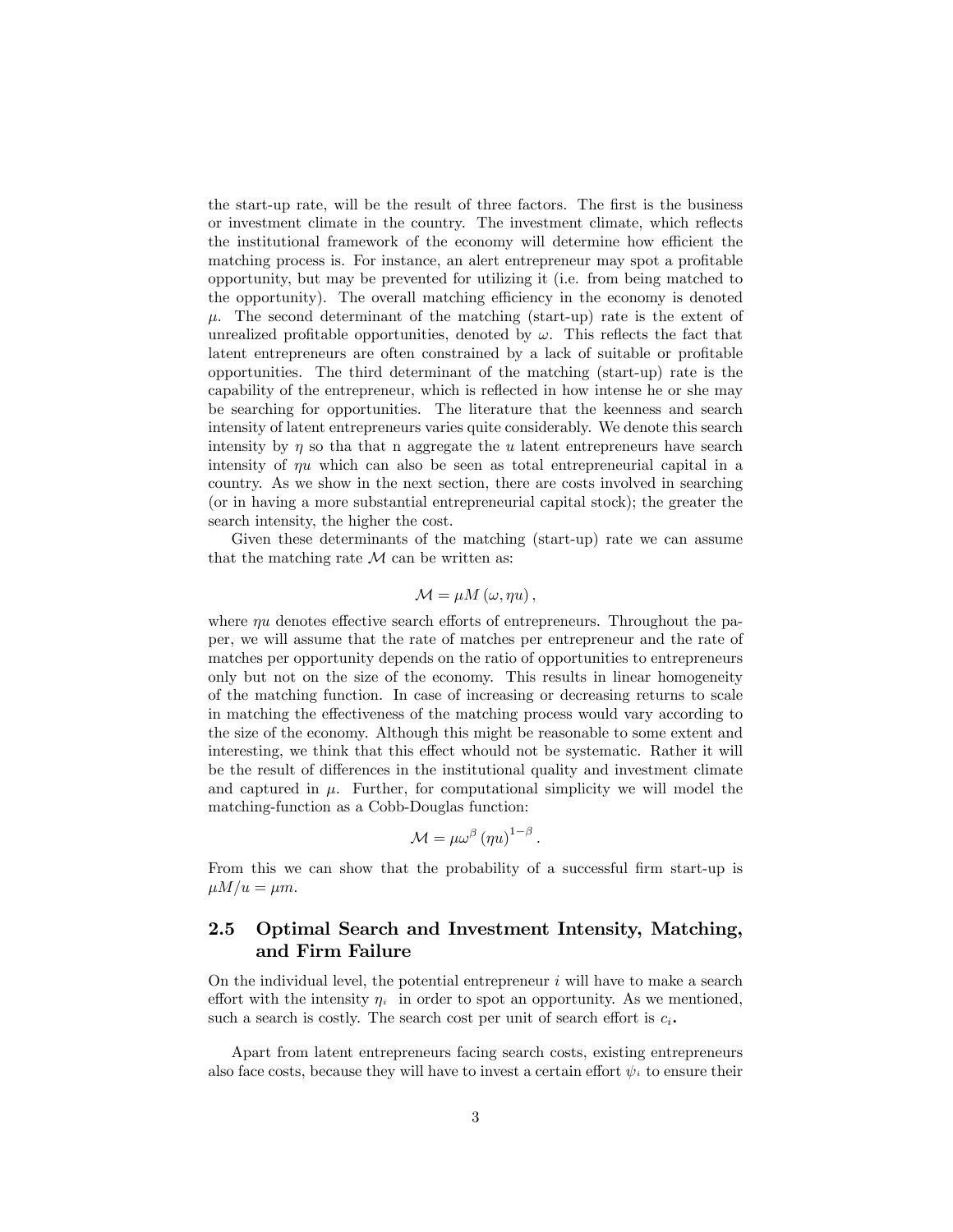firm's survival - for instance through constant product and process innovation. The optimal search intensity to enter the market and the optimal investment or innovation intensity (effort) to stay in the market will be the result of maximizing entrepreneurs' net present value.<sup>2</sup> We assume that entrepreneurs are identical and all entrepreneurial ventures yield the same expected profit (net of wages). The optimization problem of a representative entrepreneur then needs to include two states: (i) the state of being a wage employed latent entrepreneur searching for opportunities and (ii) the state of being an entrepreneur, and trying to stay in business.

i) For the state of a wage employed latent entrepreneur, the net present value of searching,  $W_i$ , is given by wage income  $w_i$  minus search costs  $c_i$  times search intensity  $\eta_i$  plus the additional entrepreneurial income that can be expected if an opportunity is spotted and explouted through a start-up firm. With  $V_i$  as the value of entrepreneurial income then the average additional entrepreneurial income can be written as  $\Delta = V - W$ . This additional entrepreneurial income is uncertain:  $\Delta$  is weighted by the probability of matching. In the previous subsection we established that the probability of matching is  $\mu m_i$ . Since individual efforts affect the matching probability  $m_i(\eta_i)$  for a given discount rate r we obtain

$$
rW_i = w_i - c_i \eta_i + \mu m_i (\eta_i) \Delta
$$

ii) For the state of an *existing entrepreneur* actively working to keep the firm going, the net present value of being an active entrepreneur  $V_i$  is

$$
rV_i = v_i - \gamma_i \psi_i - \phi_i(\psi_i) \Delta
$$

The profits are  $v_i$ . In order for his or her firm to survive the entrepreneur would need to invest  $\gamma_i \psi_i$  with effort  $\psi_i$ . These required investments (perhaps in innovation) reflect the transitory and dynamic nature of markets. Despite such investments, a firm failure can still occur. We denote the rate of firm failure by  $\phi_i$ . From the perspective of the individual entrepreneur i, their investment efforts  $\psi_i$  may reduce the likelihood of firm failure  $\phi_i$  which follows  $\phi_i = \phi_i(\psi_i)$ ,  $\phi_{\psi_i}:=\frac{\partial \phi_i}{\partial \psi_i}$  $\frac{\partial \phi_i}{\partial \psi_i} < 0, \ \phi_{\psi_i \psi_i} := \frac{\partial^2 \phi_i}{\partial \psi_i^2} > 0.$ 

The above implies that the entrepreneur has the choice to extend personal effort to enhance the probability of finding a match and to lower the probability of firm failure. They can maximize the expected income in both states of occupation, being a wage employed latent entrepreneur but searching for an opportunity, or being an active entrepreneur trying to stay in business. Thus the optimal search intensity, and the optimal effort to make the investments in a current firm most effective will be a result of the following maximization:

$$
\max_{\eta_i} : rW_i = w_i - c_i \eta_i + \mu m_i (\eta_i) \Delta
$$

$$
\max_{\psi_i} : rV_i = v_i - \gamma_i \psi_i - \phi_i (\psi_i) \Delta
$$

<sup>&</sup>lt;sup>2</sup>We can also introduce unemployed persons searching for opportunities while still on welfare benefits, but for the sake of tractability we abstract from this possibility.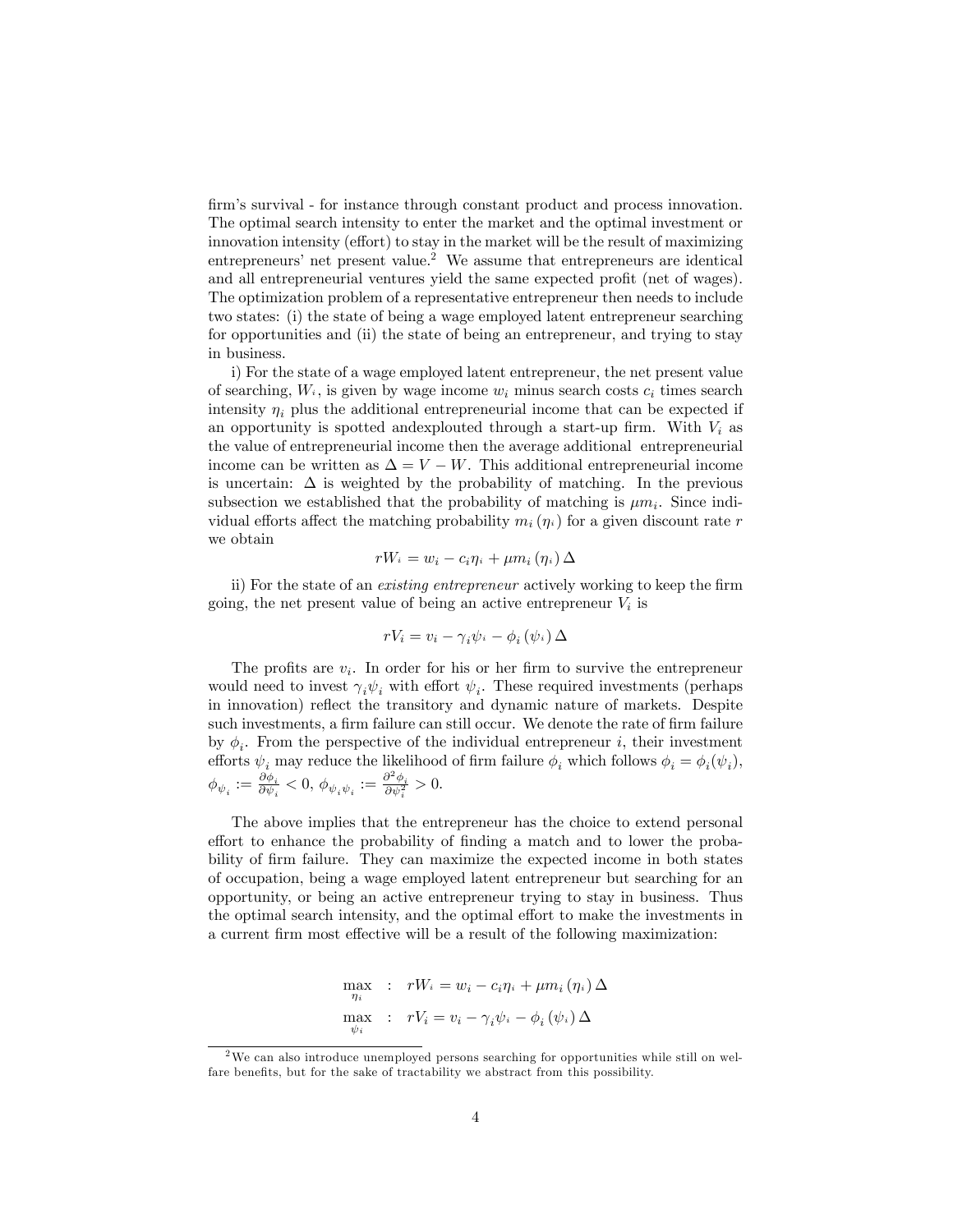From the F.O.C. we obtain an optimal search effort  $\eta^*$  and optimal investment effort  $\psi^*$  by using the implicit function theorem<sup>3</sup>

 $\eta^* = \eta^* (u, \omega, \Delta_i, c_i, \mu)$ , with  $\eta_u < 0$ ,  $\eta_{\omega} > 0$ ,  $\eta_{\Delta} > 0$ ,  $\eta_{c_i} < 0, \quad \eta_{\mu} > 0$  $\psi^* = \psi^* (\Delta, \gamma_i), \quad \text{with} \quad \psi_{\gamma_i} < 0, \qquad \psi_{\Delta} > 0$ 

#### 2.6 Aggregate Equilibrium Outcome

Assuming identical behavior across entrepreneurs we now consider the implications for the economy's aggregate equilibrium outcome.

First, we derive the representative wealth differential  $\Delta$  of the two wealth levels  $(W \text{ and } V)$  associated with being a latent entrepreneur or with being an active entrepreneur. From the vector  $x = (u, \omega, \Delta, c, \mu)$  we can derive the implicit relation for the wealth differential between occupations:

$$
\Delta = \frac{v - w + c\eta(x) - \gamma\psi(\Delta, \gamma)}{r + \phi(\psi(\Delta, \gamma)) + \mu m(\eta(x))}
$$
(1)

This equation determines the wealth differential  $\Delta$  as the present value of the net income difference of the two occupational states. The discount factor equals the interest rate r plus transition probabilities.

Second, we derive an expression to express churning of firms in the economy, i.e. the differences in start-ups and failures. In a long-run stationary equilibrium the number of new firm start-ups will equal the number of firm failures. Given the probability of Örm failure as noted in the previous subsection the number of firm failures on the aggregate level is denoted as  $\phi n$ . The failure rate  $\phi$ covers all causes for firm failure including the possibility that a so far profitable and taken opportunity suddenly might turn idle leading to the bankruptcy of the business.<sup>4</sup> The number of new firm start-ups is equal to  $\mu$ M. Hence the churning rate of firms in our economy is  $\dot{n} = \mu M - \phi n$ . The associated stationary flow equilibrium condition is:

$$
\dot{n} = 0 \quad \Leftrightarrow \quad \mu M = \phi n \tag{2}
$$

Third, in order to determine the aggregate equilibrium number of startups we need to consider the dynamics of opportunities in the economy. We suppose that these dynamics are captured by two probabilities namely  $p$  and q. Here  $p$  is the probability that profitable opportunities become unprofitable, while q is the probability of formerly idle opportunities will become profitable.<sup>5</sup> These probabilities may be determined by exogenous changes such as structural change, shifts in demand or tastes, the rate and nature of economic growth,

<sup>3</sup> See appendix 1.

 $^4\rm{F}ur$  further explanation see also footnote 5

<sup>&</sup>lt;sup>5</sup>Note that pn does not explicitly enter equation (2). As  $\phi n$  is the total number of firm failures due to all causes, pn is an independent subset of  $\phi n$ . Hence, the set of total failures  $\phi n$ already includes failures due to the fact that a so far profitable business (taken opportunity) suddenly becomes unprofitable,  $pn$ .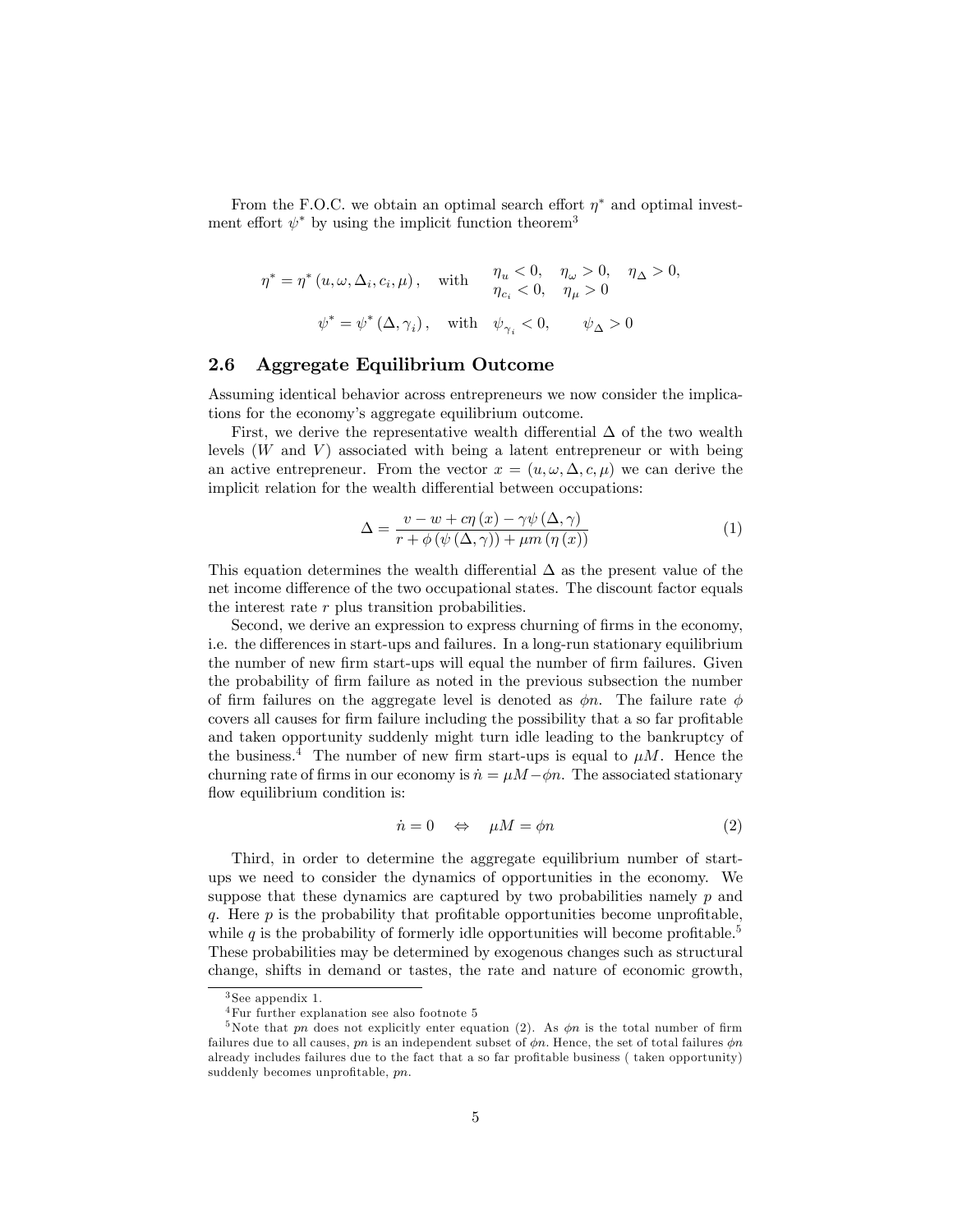political instability, and rates of technological progress. Thus the dynamics (rate of change) in idle start-up opportunities is  $\delta = p(\omega + n) - q\delta$ . The associated stationary flow equilibrium for opportunities is  $6^6$ 

$$
\dot{\delta} = 0 \quad \Leftrightarrow \quad \omega = \frac{q}{p+q}\Omega - E + u \tag{3}
$$

With equation  $(1)$ ,  $(2)$  and  $(3)$  we have a system of three equations with three endogenous variables  $(u, \omega, \Delta)$ . The system is determined by information, transactions costs, institutional features and general business environment. These depend on the general matching efficiency  $\mu$ , transaction costs c in the start-up phase, and the adjustment costs  $\gamma$  for firm survival. Furthermore, the general business environment is reflected in market demand and the ability of markets to absorb new product variations  $\Omega$  and the total entrepreneurial potential of the economy E.

$$
0 = F = \phi(\psi^*)(E - u) - \mu M(\omega, u, \eta^*)
$$
stationary matching equilibrium  
\n
$$
0 = G = \Delta(r + \phi(\psi^*) + \mu M(\omega, u, \eta^*)/u) - v + \gamma \psi^* + w - c\eta^*
$$
 wealth diff.  
\n
$$
0 = H = \omega - \frac{q}{p+q}\Omega + E - u
$$
 supply of profitable opportunities

From the system of equations we can derive Proposition 1.

**Proposition 1** The economy [the system of equations  $F$ ,  $G$ ,  $H$  ] has a stationary matching equilibrium solution of firm creation and firm failure, and hence a stationary number of latent entrepreneurs  $u^*$ , unrealized but profitable opportunities  $\omega^*$  and a stationary differential of entrepreneurial and labor wealth  $\Delta^*$ , as long as  $\frac{q}{p+q}\Omega - E > 0 \rightarrow \omega > u$ .

$$
u^* = u^*(x)
$$
,  $\omega^* = \omega^*(x)$ ,  $\Delta^* = \Delta^*(x)$ 

where  $x = (\mu, c, \gamma, p, q, \Omega, E, v, w)$ . For a proof, see Appendix 2.

Proposition 1 implies that there will be a constant number of firms in the economy. With a stationary number of firms we can identify the extent to which the entrepreneurial potential in the economy can be realized. We can also determine how the stationary wealth premium  $\Delta^*$  for a representative entrepreneur. This will be a meaure of how efficient the economy is towards entrepreneurship. In an ideal market economy without frictions all opportunities will be utilized and there is no need for anyone else to become an entrepreneur. Therefore, we describe the market as a location (or institutional framework) which may or may not be fulfilling its purpose efficiently.

<sup>&</sup>lt;sup>6</sup>We use the definition  $\Omega = n + \omega + \delta$  to substitute for  $\delta$ .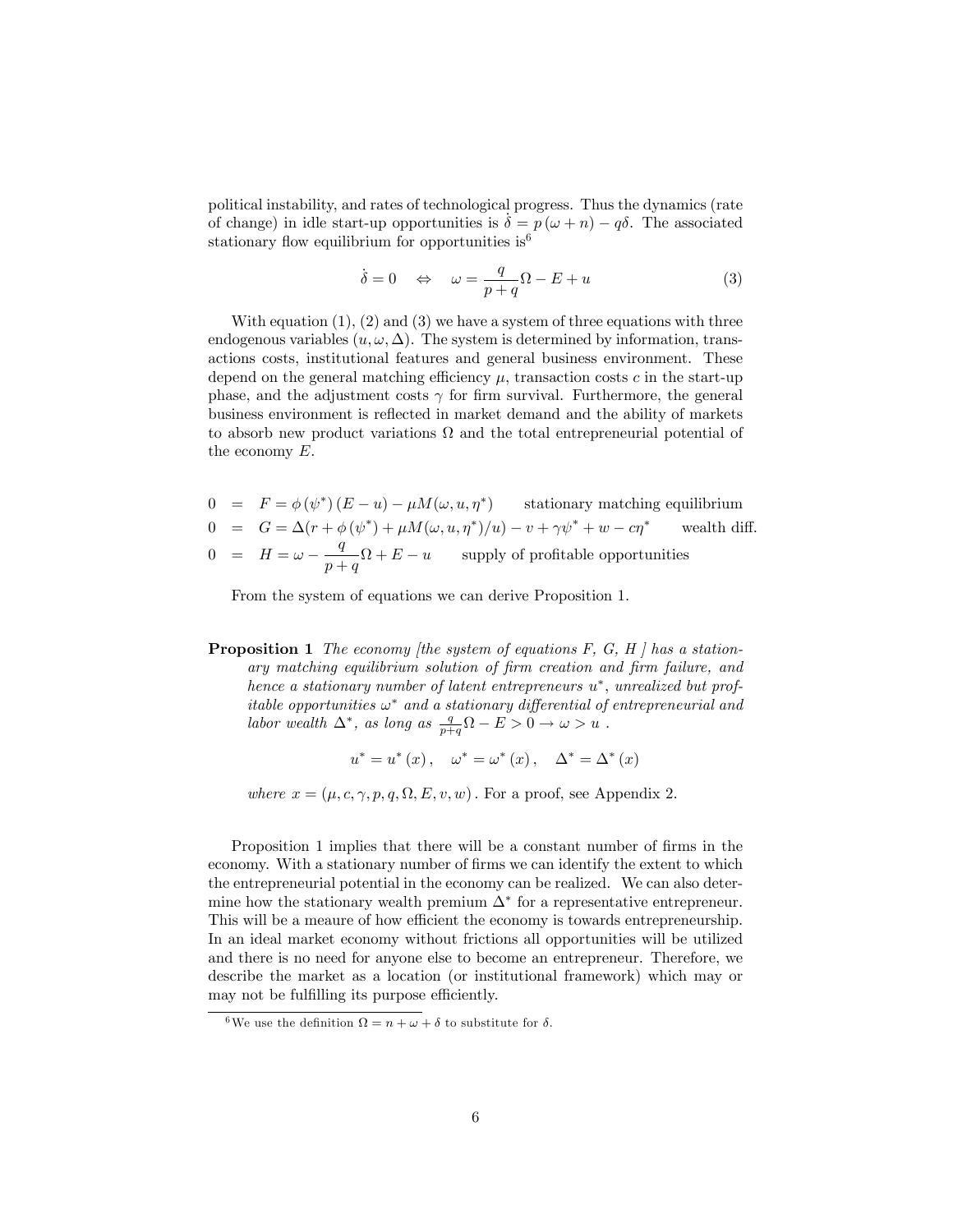

Figure 1: The Entrepreneurship Beveridge Curve

### 3 The Entrepreneurship Beveridge Curve and Implications

The key contribution of our paper is to explain firm creation and failure as the outcome of a matching process. Because matching models have been frequently applied in labor economics we can draw on this tradition to illustrate our approach. A useful instrument in this tradition is the Beveridge Curve. In labor economics the Beveridge Curve, proposed by Dow and Dicks-Mireaux (1958), depicts the relationship between job vacancy rates and the unemployment rate, and measures labor market efficiency to the extent to which it allows matching between labourers and job vacancies. As we extend these notions to the case of entrepreneurs searching for opportunities, we can derive an Entrepreneurship Beveridge Curve in Proposition 2.

**Proposition 2** From equation  $(1)$  and  $(2)$  we implicitly obtain a function describing all potential matching equilibria. We call this locus of potential matching equilibrium the Entrepreneurship Beveridge Curve. As long as  $1 > \frac{\phi_{\psi}}{\phi} \frac{\phi_{\psi}}{\phi_{\psi_{\psi}}}$  $\frac{\partial \psi_{\psi}}{\partial \phi_{\psi \psi}}$  we obtain for this curve  $\omega = B(u, x)$ , with

$$
\frac{d\omega}{du}_{|B|}<0, \frac{d\omega}{dc}_{|B|}>0, \quad \frac{d\omega}{d\mu}_{|B|}<0, \text{ and } \frac{d\omega}{d\gamma}_{|B|}<0.
$$

where  $x = (\mu, c, \gamma, p, q, \Omega, E, v, w)$ . For a proof see Appendix 2.

The Entrepreneurship Beveridge Curve describes the equilibrium relation between unrealized profitable opportunities and latent entrepreneurship. Hence, this relation indicates how frictionless or not the economy is. The curve is an instrument to identify the institutional efficiency and the severeness of market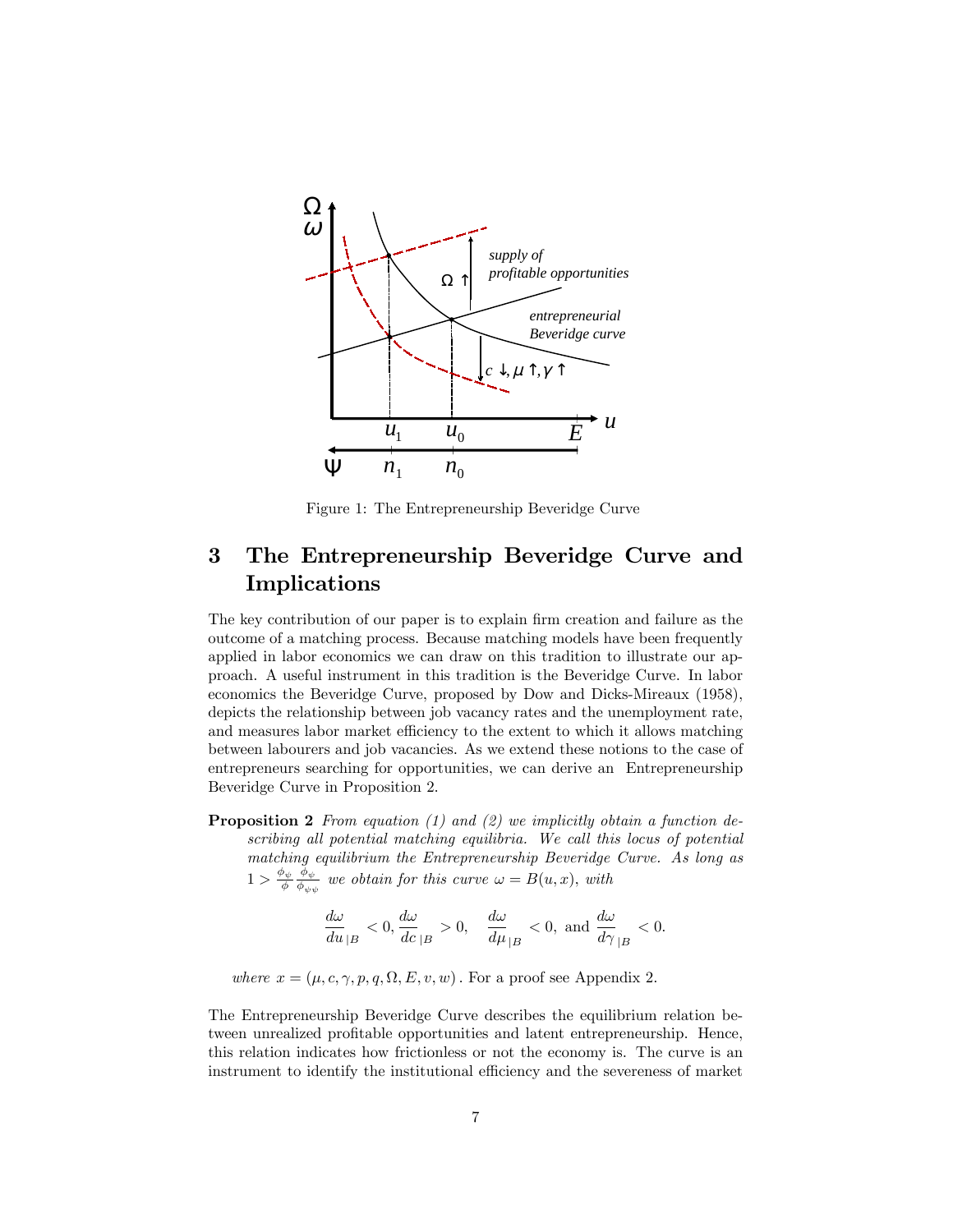frictions with respect of information and transaction costs. For instance, an Entrepreneurship Beveridge Curve located in the north-west of the figure indicates high inefficiency. This may be due to strong frictions in information and transaction efficiency, ineffective institutions, excessive regulations, and/or diverging interests between customers and potential entrepreneurs. The slope of the eEntrepreneurship Beveridge Curve describes how for given market conditions decreasing business opportunities drive down the number of firms in the market n and/or drive up the number of latent entrepreneurs  $u$  in the economy.

The second curve in Figure 1 is the supply curve of profitable opportunities. This curve describes the relationship between latent entrepreneurs and the supply of profitable opportunities for the given in- and outflow connected with the idle (or yet unproductive) opportunities  $\delta$ . Equilibrium in the market occurs where the Entrepreneurship Beveridge Curve intersects the supply curve of profitable opportunities.

While Figure 1 enables us to graphically illustrate the matching equilibrium and comparative static adjustments, we can also graphically illustrate how changes in the market matching process affect important economic indicators like the mobilization rate of entrepreneurial potential. For this purpose we can draw a second axis starting at the given number of potential entrepreneurs E. This axis points to the opposite direction than the u-axis because it counts the number of active entrepreneurs. For a given  $E$  this axis hence also indicates the mobilization rate of the entrepreneurial potential of this economy. The Entrepreneurship Mobilization Rate is an important indicator as it describes the extend to which an economy is able to mobilize the entrepreneurial capacity. Entrepreneurs have an important function in a market economy and hence are an important resource. If an economy is unable to bring the latent entrepreneurs to the market it will not fully use this source of wealth. In this model we define Entrepreneurship Mobilization Rate as the percentage rate of existing firms in relation to the total entrepreneurial potential in the economy  $\Psi = \frac{n}{E}$ .

While we leave further elaborations and the application of the model to future modelling, we wish to illustrate how the comparative statics of the model can reveal the determinants of firm creation and failure and can generate policy recommendations. In particular we are interested in the start-up rate as the percentage rate of new firms in relation to existing firms  $\varepsilon = \frac{M}{n}$ , the survival rate as the percentage rate of successful surviving firms in relation to existing firms  $\lambda$ , and the total mobilization of an economy's entrepreneurial potential  $\Psi = \frac{n}{E}$ . For these indicators we determine the effects of (i) the general market environment and the institutional quality indicated by the matching efficiency parameter  $\mu$ , (ii) information and transaction costs during the start-up phase c, and (iii) investment costs to maintain the firm in the market  $\gamma$ . Finally we show that a growing economy promotes start-ups and firm survival, and generally improves the mobilization of an economy's entrepreneurial potential. While Figure 1 provides a graphical illustration we also derive the resulting effects in Propositions 3, 4 and 5 in order to complete the analysis and formally proofs.

### **Proposition 3** An improved matching efficiency,  $d\mu > 0$ , will (i) increase the matching and start-up rate in the economy  $\varepsilon = \frac{M}{n}$ , (ii) improve the total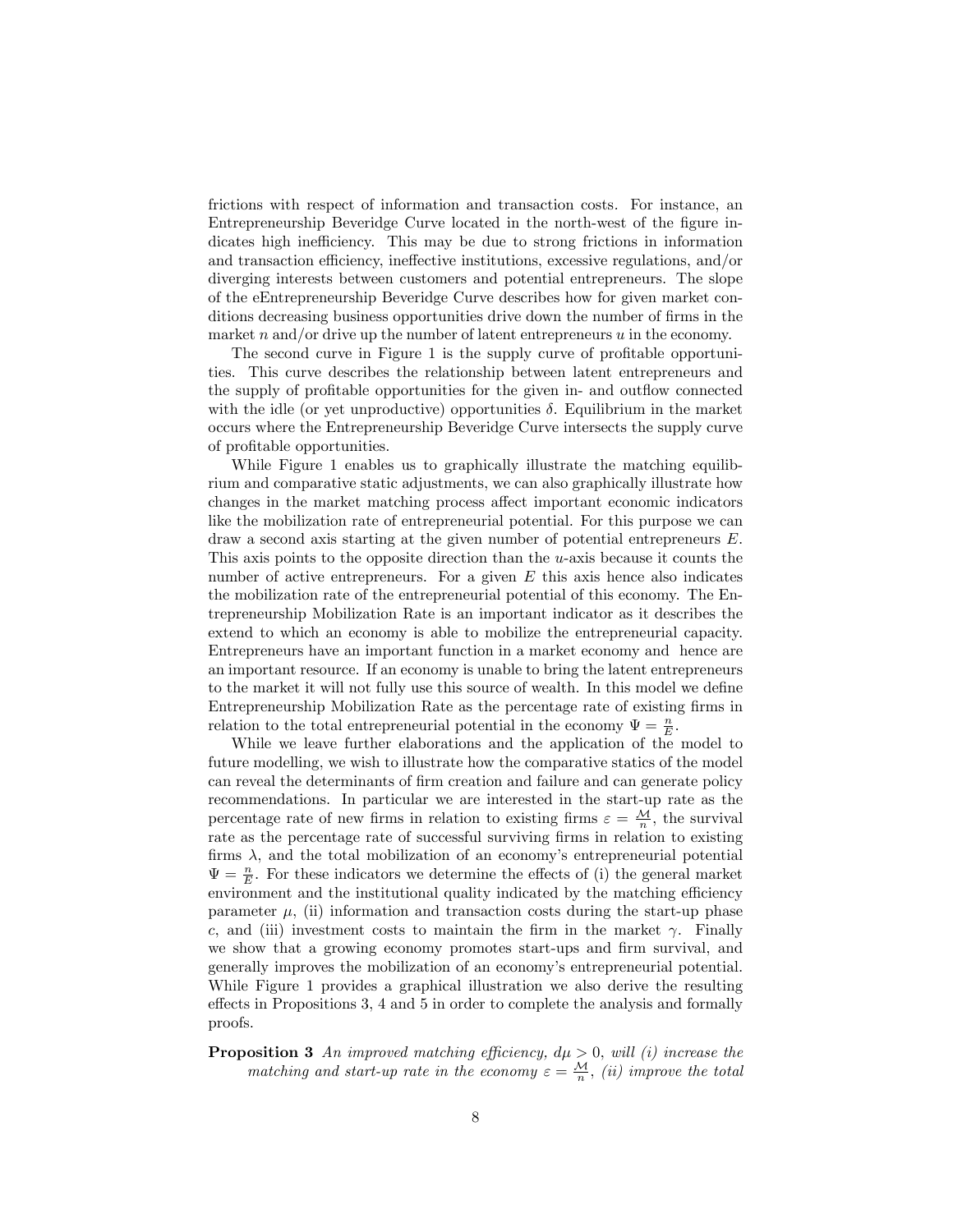mobilization of an economy's entrepreneurial potential  $\Psi = \frac{n}{E}$ , and (iii) decrease the rate of firm survival  $\lambda = 1 - \phi$ , as long as  $\frac{q}{p+q} \Omega - E > 0 \rightarrow$  $\omega > u$  (i.e. number of profitable opportunities is larger than number of latent entrepreneurs):

$$
\frac{d\varepsilon}{d\mu} > 0, \quad \frac{d\Psi}{d\mu} > 0, \quad \frac{d\lambda}{d\mu} < 0.
$$

For a proof, see Appendix 3.

The above proposition makes intuitively sense. However, the effect  $\frac{d\lambda}{d\mu} < 0$  may require a short explanation. An increasing matching efficiency in the start-up phase increases the profitability of start-up efforts. Therefore, greater proportional effort is invested in this activity so that the start-up rate increases and the survival rate decreases.

**Proposition 4** Higher information and transaction costs during start-up  $dc >$ 0, will (i) reduce the matching and the start-up rate  $\varepsilon$ , (ii) reduce the total mobilization of an economy's entrepreneurial potential  $\Psi$ , and increase efforts required for firm survival  $\lambda$ . As long as  $\frac{q}{p+q}\Omega - E > 0 \rightarrow \omega > u$ .

$$
\frac{d\varepsilon}{dc} < 0, \quad \frac{d\Psi}{dc} < 0, \quad \frac{d\lambda}{dc} > 0.
$$

Further, higher investment costs to ensure firm survival, i.e.  $d\gamma > 0$ , will (i) stimulate efforts to start up a new firm and raise the start-up rate  $\varepsilon$ , (ii) reduce the total mobilization of an economyís entrepreneurial potential  $\Psi$ , and (iii) depress the rate of firm survival  $\lambda$ ,

$$
\frac{d\varepsilon}{d\gamma} > 0, \quad \frac{d\Psi}{d\gamma} < 0, \quad \frac{d\lambda}{d\gamma} < 0.
$$

For a proof see Appendix 3.

While most of the effects described in the proposition are intuitively clear the cross-effects of the two kinds of cost require some explanation. If the transaction costs of starting a new firm increase  $(dc > 0)$  it will be relatively more attractive to stay in business, hence the relative effort to ensure survival increases and the survival rate rises. Symmetrically, if investment costs for keeping the firm in business increase  $(d\gamma > 0)$  it becomes relatively more attractive to try something new rather than keeping the existing firm going. Hence less efforts are invested in firm survival since new opportunities can be pursued. As a result the survival rate decreases and the start-up rate rises. This is counter-intuitive and caution against the common wisdowm that the same factors that contribute to Örm failure will constrain new start-up activities.

Finally we consider the effects of economic growth. In Figure 1 we plot an upward shift in the supply curve of opportunities. With economic growth and an increase in aggregate demand the number of opportunities increase and following proposition 5 this improves market efficiency.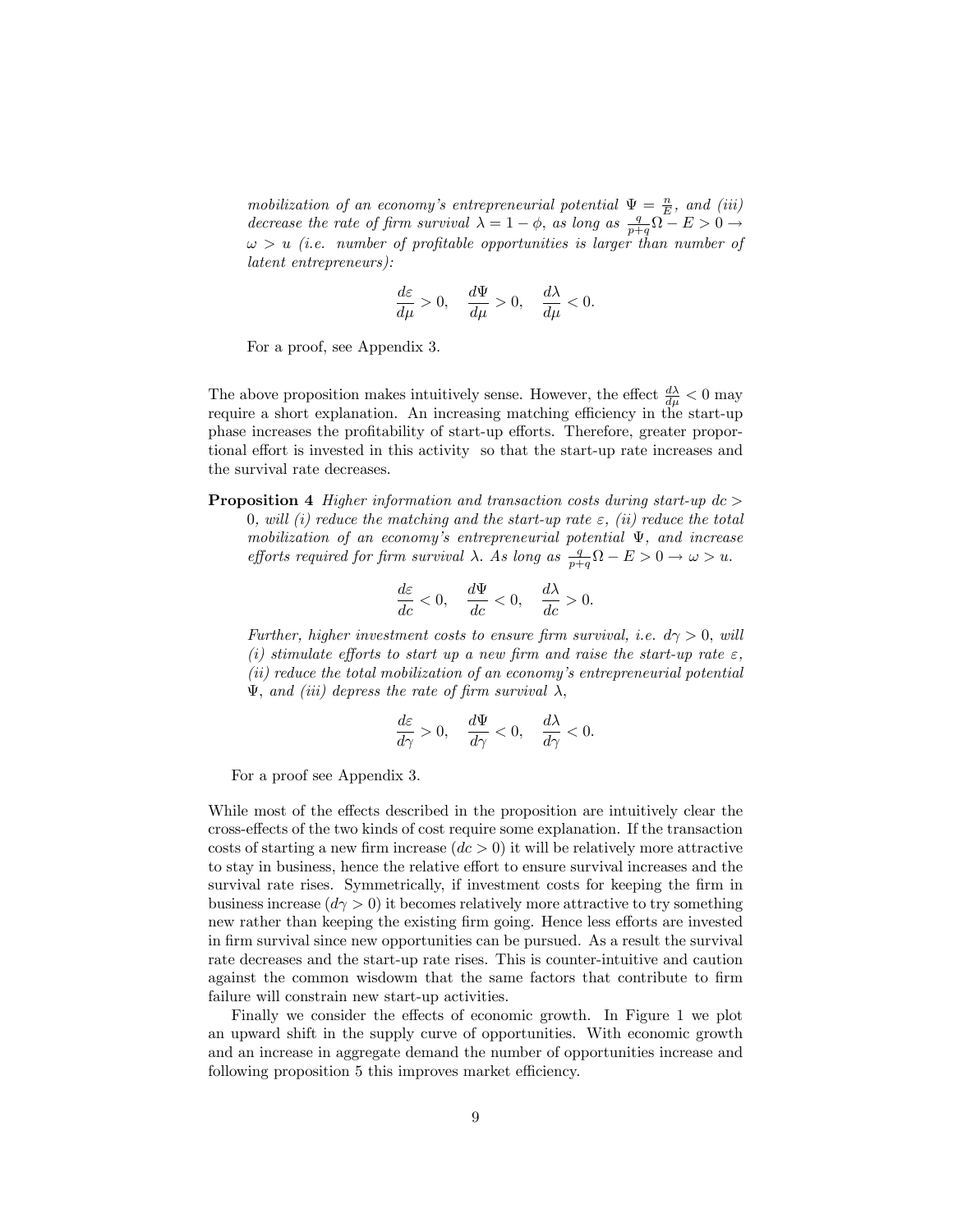Proposition 5 An economic expansion that increase the number of opportunities  $\Omega$  for new business will (i) increase the matching and the start-up rate  $\varepsilon$ , (ii) improve the total mobilization of an economy's entrepreneurial

potential  $\Psi$ , and (iii) decrease firm survival  $\lambda$ , as long as  $0 < 1 \frac{\phi_{\psi}}{\phi} \frac{\phi_{\psi}}{\phi_{\psi}}$  $\frac{\phi_\psi}{\phi_{\psi\psi}}$  :  $^7$ 

$$
\frac{d\varepsilon}{d\Omega}>0,\quad \frac{d\Psi}{d\Omega}>0,\quad \frac{d\lambda}{d\Omega}<0.
$$

For a proof see Appendix 3.

It is not only an exogenosu economic expansion that may improve opportunities. Deliberate trade policy, e.g. a reduction in trade barriers, may for instance also improve opportunities. Such further applications of our model is left for future examination.

### 4 Concluding Remarks

In this paper we offered a novel way to formally model entrepreneurship in an endogenous growth model setting. We did this by explaining start-ups as the result of a match between entrepreneurs and opportunities. In this matching and the subsequent survival of firms entrepreneurial ability, search intensity, and investment efforts are crucial parameters. However, even when individual entrepreneurs raise the intensity with which they search for opportunities and increase their investment and innoavtion efforts in existing firm, firm start-up and failure rates will still be affected by the overall investment climate (and hence the institutional framework) in the economy. Even though some entrepreneurs may overcome adverse conditions for doing business, many others will not, and the aggregate mobilization of entrepreneurial capacity in the economy will be reduced.

The comparative statics of our model allowed us to show how transaction costs and the investment climate will affect the matching (start-up) rate and the rate of firm failure. Some of the policy implications that we derived from this includes that measures to increase the aggregate mobilization of entrepreneurial capacity in the economy need to address both the individual entrepreneur, and not just the aggregate business environment. Business environment reform which is at the core of most private sector development programmes is not sufficient.

If the creation and survival of new firm start-ups are an essential ingredient of economic development then our approach offers a useful insight into the process underlying this churning of firms. An advantage of our approach is that it treats

 $7$ This condition is a sufficient condition and states that the external market environment must have a sufficiently strong effect on the probability of staying in business. That is, even if an entrepreneur puts more effort into staying in the market, this additional effort has limited effects and will not strongly improve the chances of survival. This condition is also sufficient to ensure the negative slope and normal reactions of the entrepreneurial Beveridge curve in figure 1.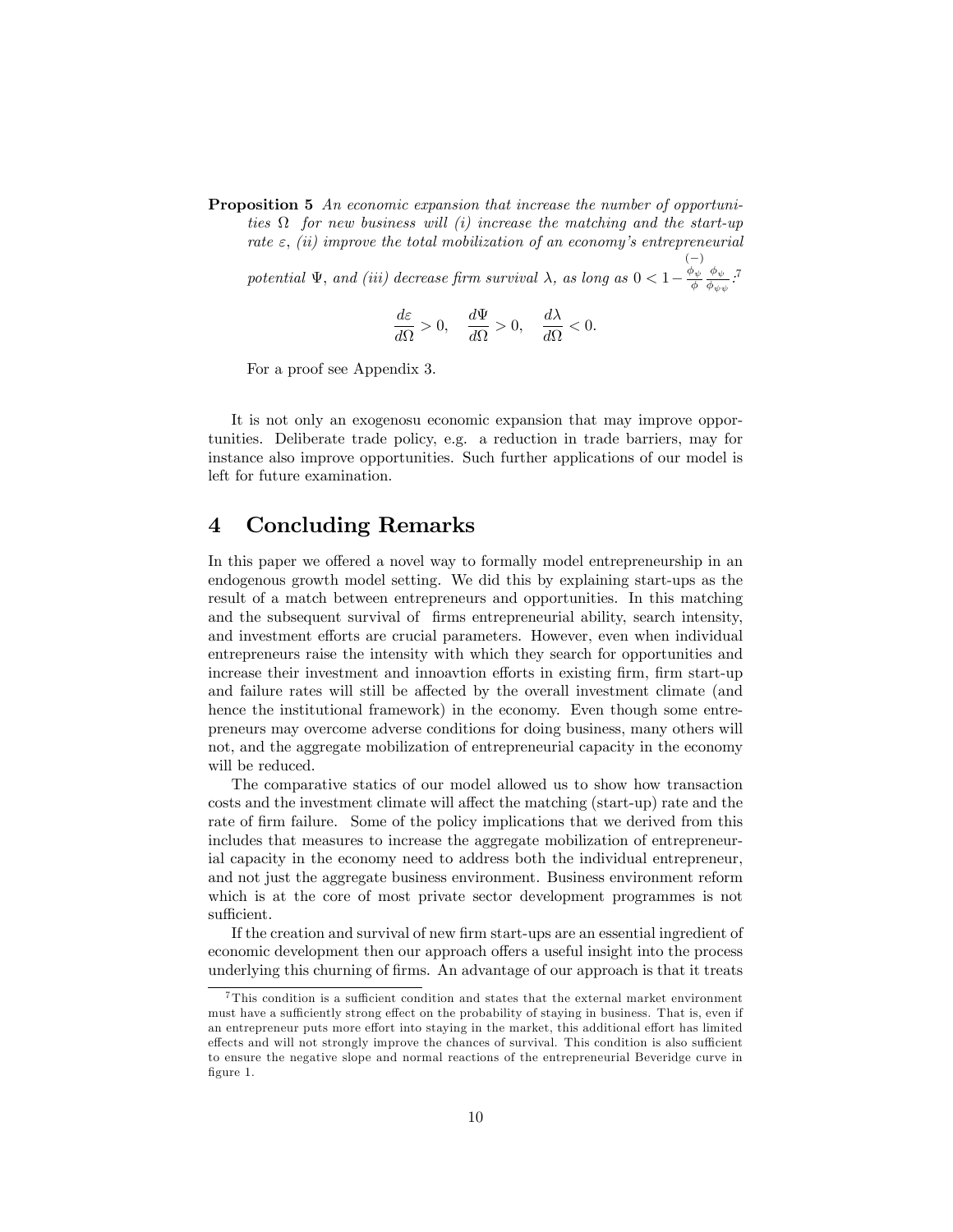both the creation and the failure of new start-ups as the result of a mismatch between opportunities and entrepreneurs - including their ability and external environment.

The model has the potential to be extended to include linkages between search intensity and the degree to which entrepreneurship is valued in itself, as opposed to merely being an instrument to achieve other outcomes. Future applications could furthermore explore institutional entrepreneurship, that is to say, how individual search efforts could contribute to a better (or worse) business environment as well explore how innovation policy can improve the matching entrepreneurs to specific opportunities, and how investors can be matched with venture capitalists. We believe that these are just a few of the potential areas where labor economics' idea of matching can be applied to the formalization of entrepreneurship in economic theory.

### References

- [1] Acemoglu, Daron. and Shimer, Robert. 2000. 'Wage and Technology Dispersion', Review of Economic Studies, 67.4, pp. 585-607.
- [2] Blanchflower, David G., Oswald, Andrew J. and Stutzer, Alois. 2001. 'Latent Entrepreneurship Across Nations', European Economic Review, 45: 680-91
- [3] Blanchflower, David G. and Oswald, Andrew J. 1998. 'What Makes an Entrepreneur?'Journal of Labor Economics, 16 (1): 26-60.
- [4] Buenstorf, Guido. 2007. 'Creation and Pursuit of Entrepreneurial Opportunities: An Evolutionary Economics Perspective', Small Business Economics, 28 (4): 323-358.
- [5] Casson, Mark and Wadeson, Nigel. 2007. ëThe Discovery of Opportunities: Extending the Economic Theory of the Entrepreneur', Small Business Economics, 28 (4): 285-301.
- [6] Dow, J. C. R. and Dicks-Mireaux, L. 1958. ëThe Excess Demand for Labour: A Study of Conditions in Great Britain, 1946-1956', Oxford Economic Papers,  $10(1)$ : 1-33.
- [7] Gries, Thomas and NaudÈ, Wim. 2010.ëEntrepreneurship and Structural Economic Transformation', Small Business Economics, 34 (1): 13-29.
- [8] Gries, Thomas and Naudé, Wim. 2011. 'Entrepreneurship and Human Development: A Capabilities Approach', Journal of Public Economics, 95 (3): 216-224.
- [9] Lazear, Edward P. 2005. 'Entrepreneurship', Journal of Labor Economics, 23 (4): 649-680.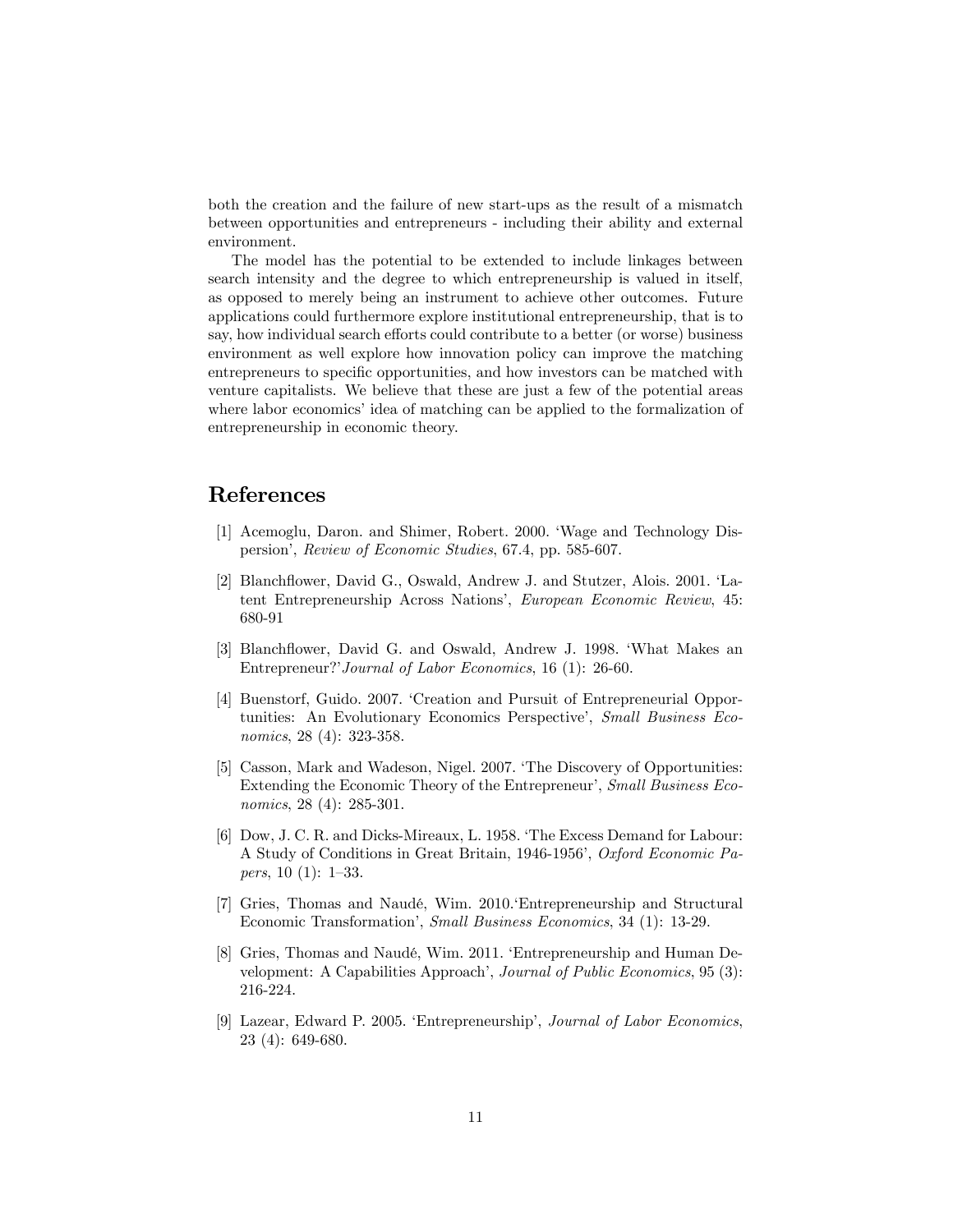- [10] Hart, David M. 2003. ëEntrepreneurship Policy: What it is and Where it came from', in Hart, D.M. (ed.) The Emergence of Entrepreneurship Policy: Governance, Start-ups and Growth in the U.S. Knowledge Economy. Cambridge: Cambridge University Press: 3-19.
- [11] Montgomery, James D. 1991. 'Equilibrium Wage Dispersion Interindustry Wage Differentials', *Quarterly Journal of Economics*. 106 pp. 163-79.
- [12] Mortensen, Dale T. and Pissarides, Christopher A. 1999. 'Job Reallocation, Employment Fluctuations, and Unemployment', Handbook of Macroeconomics Michael Woodford and John B. Taylor, eds. Amsterdam North-Holland, pp.1171-228.
- [13] O'Fiet, James and Patel, Pankaj C. 2008. 'Entrepreneurial Discovery as Constrained, Systematic Search<sup>7</sup>. Small Business Economics, 30 (3): 215-229.
- [14] Pissarides, Christopher A. 2000. Equilibrium Unemployment Theory. 2nd ed. Oxford: Basil Blackwell.
- [15] Plummer, Lawrence A., Haynie, J.M. and Godesiabois, Joy. 2007. ëAn Essay on the Origins of Entrepreneurial Opportunity', Small Business Economics, 28 (4). 363-380.
- [16] Shane, Scott and Venkataraman, Sankaran. 2000. The promise of entrepreneurship as a field of research', The Academy of Management Review, 25: 217-226.
- [17] Ucbasaran, David, Westhead, Paul and Wright, Mike. 2008. 'Opportunity Identification and Pursuit: Does an Entrepreneur's Human Capital Matter?', Small Business Economics, 30  $(2)$ : 153-174.

### 5 Appendices

#### 5.1 Appendix 1: Determining Optimal Effort Levels

**Search effort:** Determining the optimal search effort, the effort function  $\eta$ and derivatives:

$$
\max_{\eta_i}:rW_i=w_i-c_i\eta_i+\mu \frac{\omega^\beta(\eta_i u)^{1-\beta}}{u}\Delta
$$

F.O.C. and S.O.C.:

$$
0 = -c_i + \mu \frac{\Delta}{u} (1 - \beta) \frac{M}{\eta_i}, \qquad 0 > -\mu \frac{\Delta}{u} (1 - \beta) \beta \omega^{\beta} \eta_i^{-\beta - 1} u^{1 - \beta}
$$

Optimal search effort of each entrepreneur is determined by using the implicit function theorem from the F.O.C. and S.O.C. We obtain

$$
\eta^* = \eta^*\left(u, \omega, \Delta, c_i, \mu\right), \quad \eta_{\Delta} > 0, \quad \eta_{\omega} > 0, \quad \eta_u < 0, \quad \eta_{c_i} < 0, \quad \eta_{\mu} > 0
$$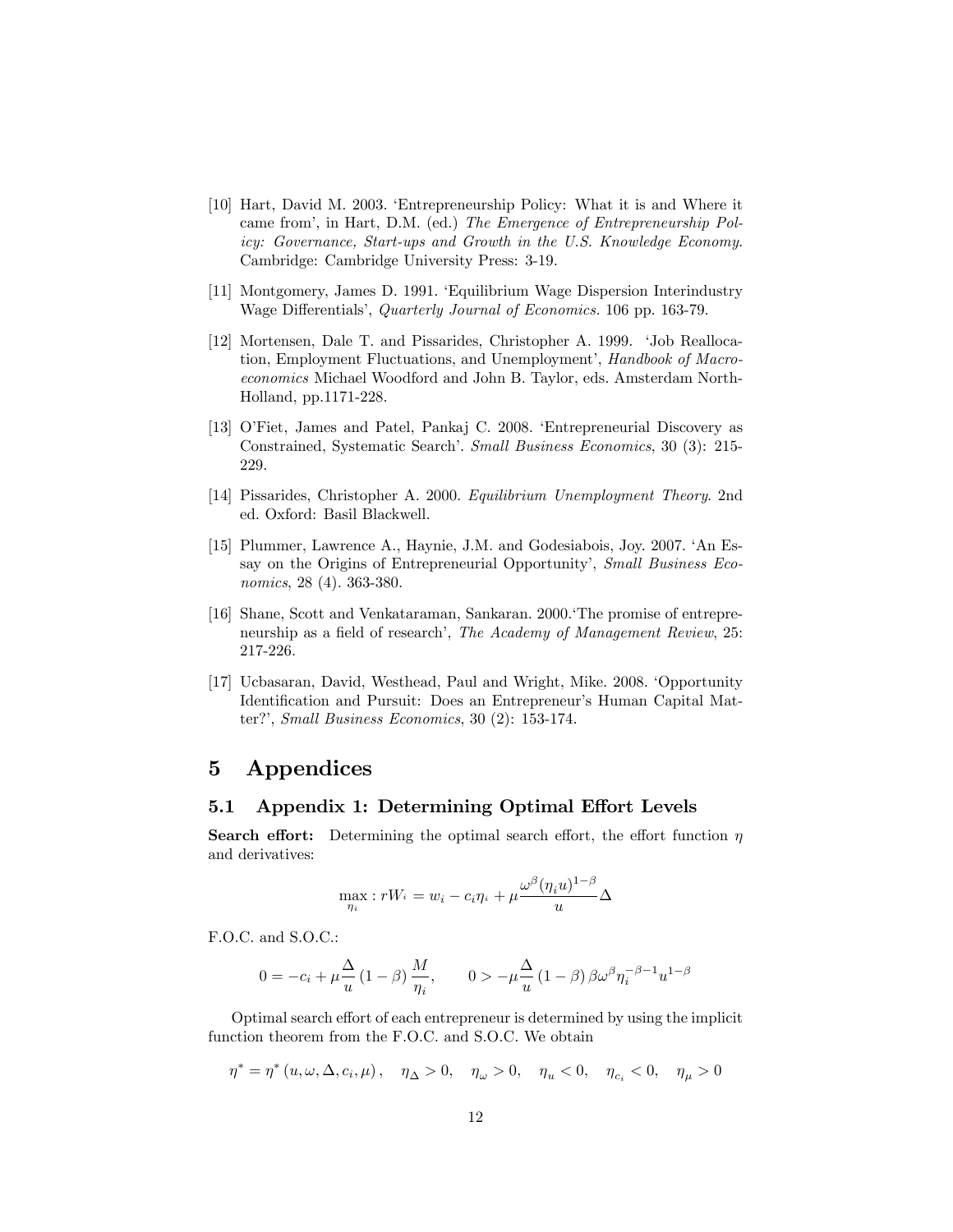Derivatives of the optimal effort:

$$
\begin{array}{rcl} \eta_\Delta&=&\displaystyle\frac{\eta_i}{\Delta\beta}>0,\quad \eta_\omega=\frac{\eta_i}{\omega}>0,\quad \eta_u=-\frac{\eta_i}{u}<0,\\[2mm] \eta_{c_i}&=&\displaystyle\frac{-1}{\mu\frac{\Delta}{u}\left(1-\beta\right)\beta\frac{M}{\eta_i^2}}<0,\quad \eta_\mu=\frac{\eta_i}{\mu\beta}>0 \end{array}
$$

Stay in market effort: Determining optimal effort to stay in the market, effort function  $\psi_i$  and derivatives:

$$
\max_{\psi_i} : rV_i = v_i - \gamma_i \psi_i - \phi_i (\psi_i) \Delta
$$

F.O.C. and S.O.C.

$$
-\gamma_i-\phi_{\psi_i}\Delta=0,\qquad -\phi_{\psi_i\psi_i}\Delta<0
$$

where  $\phi_{\psi_i} := \partial \phi_i / \partial \psi_i$ . From the f.o.c. and s.o.c. we obtain the optimal strategy

$$
\psi^* = \psi^* \left( \Delta, \gamma_i \right)
$$

with

$$
\frac{\partial \psi_i}{\partial \gamma_i} =: \psi_{\gamma_i} = -\frac{1}{\phi_{\psi_i \psi_i} \Delta} < 0, \qquad \frac{\partial \psi_i}{\partial \Delta} =: \psi_{\Delta} = -\frac{\phi_{\psi_i}}{\phi_{\psi_i \psi_i} \Delta} > 0
$$

#### 5.2 Appendix 2: Proof of Proposition 1 and 2

#### 5.2.1 Proof of proposition 1

Equations  $F, G, H$  [(1), (2), (3)] have continuous partial derivatives with respect to all variables. As all variables are positive, and we assume  $1 > \frac{\phi_{\psi}}{\phi}$  $\phi_{\psi_i}$  $\frac{\partial \psi_i}{\partial \psi_i \psi_i}$ , and since  $\frac{q}{p+q}\Omega - E > 0 \rightarrow \omega > u$ , the determinant of the Jacobian matrix for the smooth function  $f(x, y) = (F, G, H)(x, y), y = (\omega, u, \Delta), x = (\mu, c, q, p, \Omega, E, w)$ does not vanish:

$$
A = \begin{pmatrix} -\mu \frac{M}{\omega} & -\phi & \bar{\phi}_{\psi} \psi_{\Delta}^{\dagger} (E - u) - \mu (1 - \beta) \frac{M}{\Delta \beta} \\ \Delta \mu \beta \frac{m}{\omega} & -\Delta \mu \beta \frac{m}{u} & (r + \phi + \mu m) \\ 1 & -1 & 0 \end{pmatrix}
$$

$$
|A| = -(r + \phi + \mu m) \left( \phi + \mu \frac{M}{\omega} \right) + \mu \left( \bar{\phi}_{\psi} \psi_{\Delta}^{\dagger} (E - u) \Delta \beta - \mu (1 - \beta) M \right) \left( \underbrace{\frac{m}{u} - \frac{m}{\omega}}_{>0} \right) \neq 0
$$

So that the Jacobian matrix is invertible and the implicit function theorem can be applied. System  $[(1), (2), (3)]$  implicitly defines the functions

$$
u^* = u^* (\mu, c, v, q, p, \Omega, E, v, w)
$$
  
\n
$$
\omega^* = \omega^* (\mu, c, v, q, p, \Omega, E, v, w)
$$
  
\n
$$
\Delta^* = \Delta^* (\mu, c, v, q, p, \Omega, E, v, w).
$$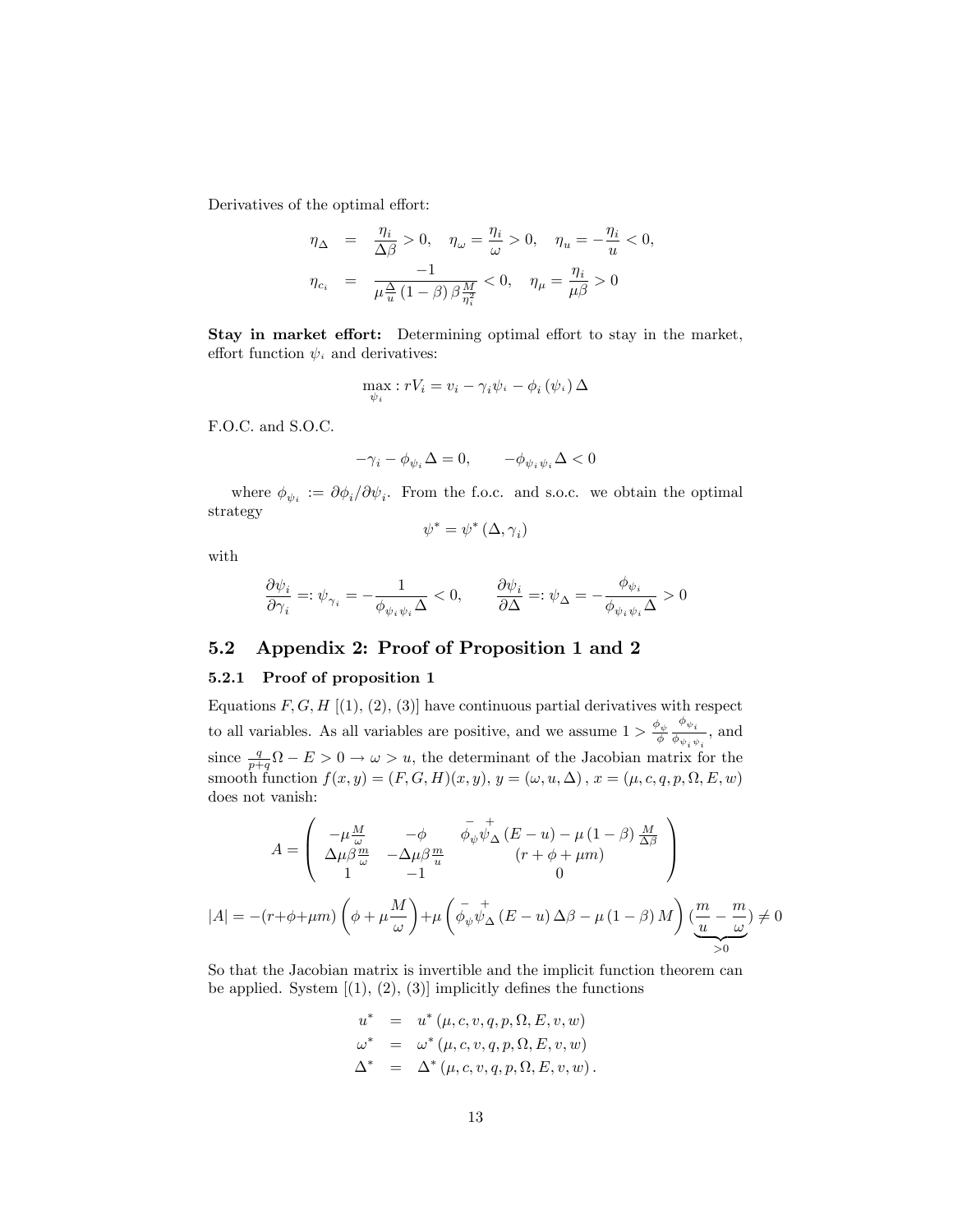#### 5.2.2 Proof of Proposition 2 (Entrepreneurship Beveridge Curve):

Deriving the Entrepreneurship Beveridge Curve: From the first two rows of this system we obtain the entrepreneurial start-up Beveridge curve. The start-up Beveridge curve is in analogy to the labor market Beveridge curve which is derived by taking the first two rows of the system namely equations  $F$  and  $G$ . Equations F and G  $[(1), (2)]$  have continuous partial derivatives with respect to all variables. As all variables are positive, and we assume  $1 > \frac{\phi_{\psi}}{\phi}$  $\phi_{\psi_i}$  $\frac{\partial \psi_i}{\partial \psi_i \psi_i}$ , and since  $\frac{q}{p+q}\Omega - E > 0 \rightarrow \omega > u$ , the determinant of the Jacobian matrix for the smooth function  $f(x,y) = (F,G)(x,y)$ ,  $y = (\omega, \Delta)$ ,  $x = (u, \mu, c, q, p, \Omega, E, w)$ does not vanish:

$$
\mathcal{A} = \begin{pmatrix} -\mu \frac{M}{\omega} & \bar{\phi}_{\psi} \psi_{\Delta}^{\dagger} (E - u) - \mu (1 - \beta) \frac{M}{\Delta \beta} \\ \Delta \mu \beta \frac{m}{\omega} & (r + \phi + \mu m) \end{pmatrix}
$$

$$
|\mathcal{A}| = -\left[ (r + \phi) + \left( -\frac{\phi_{\psi}}{\phi} \frac{\phi_{\psi_i}}{\phi_{\psi_i \psi_i}} + 1 \right) \frac{\beta \mu M}{u} \right] \mu \frac{M}{\omega} \neq 0
$$

So that the Jacobian matrix is invertible and the implicit function theorem can be applied. System  $[(1), (2)]$  implicitly defines the function for the Entrepreneurial Beveridge Curve, namely

$$
\omega = B(u, \mu, c, v, q, p, \Omega, E, v, w)
$$

To determine derivatives we can rewrite the above system  $\mathcal{A}d\mathbf{a} = d\mathcal{B}$  and determine all derivatives of interest:

$$
\begin{array}{rcl}\nA & = & \left( \begin{array}{cc} -\mu \frac{M}{\omega} & \bar{\phi}_{\psi} \psi_{\Delta}^+ \left( E - u \right) - \mu \left( 1 - \beta \right) \frac{M}{\Delta \beta} \\ \Delta \mu \beta \frac{m}{\omega} & \left( r + \phi + \mu m \right) \end{array} \right) \\
da & = & \left( d\omega, d\Delta \right)' \\
dB & = & \left( \begin{array}{cc} \phi du + \frac{M}{\beta} d\mu - \frac{\eta u}{\Delta \beta} dc - (E - u)\phi_{\psi} \psi_{\gamma} d\gamma \\ -\Delta \mu \beta \frac{m}{u} du \end{array} \right)\n\end{array}
$$

**Slope of the Beveridge curve:**  $\frac{d\omega}{du}$  From implicit differentiation we obtain

$$
\frac{d\omega}{du} = \frac{-\left[\left(r+\phi+\mu m\right)\phi - \left((E-u)\phi_{\psi}\psi_{\Delta}-\mu\left(1-\beta\right)\frac{M}{\Delta\beta}\right)\Delta\mu\beta\frac{m}{u}\right]}{\left[\left(r+\phi+\mu m\right)\mu\frac{M}{\omega} + \left((E-u)\phi_{\psi}\psi_{\Delta}-\mu\left(1-\beta\right)\frac{M}{\Delta\beta}\right)\Delta\mu\beta\frac{m}{\omega}\right]}
$$
\n
$$
\frac{d\omega}{du} = \frac{-\left[\left(r+\phi+\mu m\right)\phi - \left((E-u)\phi_{\psi}\psi_{\Delta}-\mu\left(1-\beta\right)\frac{M}{\Delta\beta}\right)\Delta\mu\beta\frac{m}{u}\right]}{\left[\left(r+\phi\right) + \left(1-\frac{\phi_{\psi}}{\phi}\frac{\phi_{\psi_{i}}}{\phi_{\psi_{i}\psi_{i}}}\right)\mu m\beta\right]\frac{\mu m u}{\omega}} < 0
$$

for  $0 < 1 - \frac{\phi_{\psi}}{\phi}$  $\phi$  $\phi_{\psi_i \psi_i}$ as sufficient condition.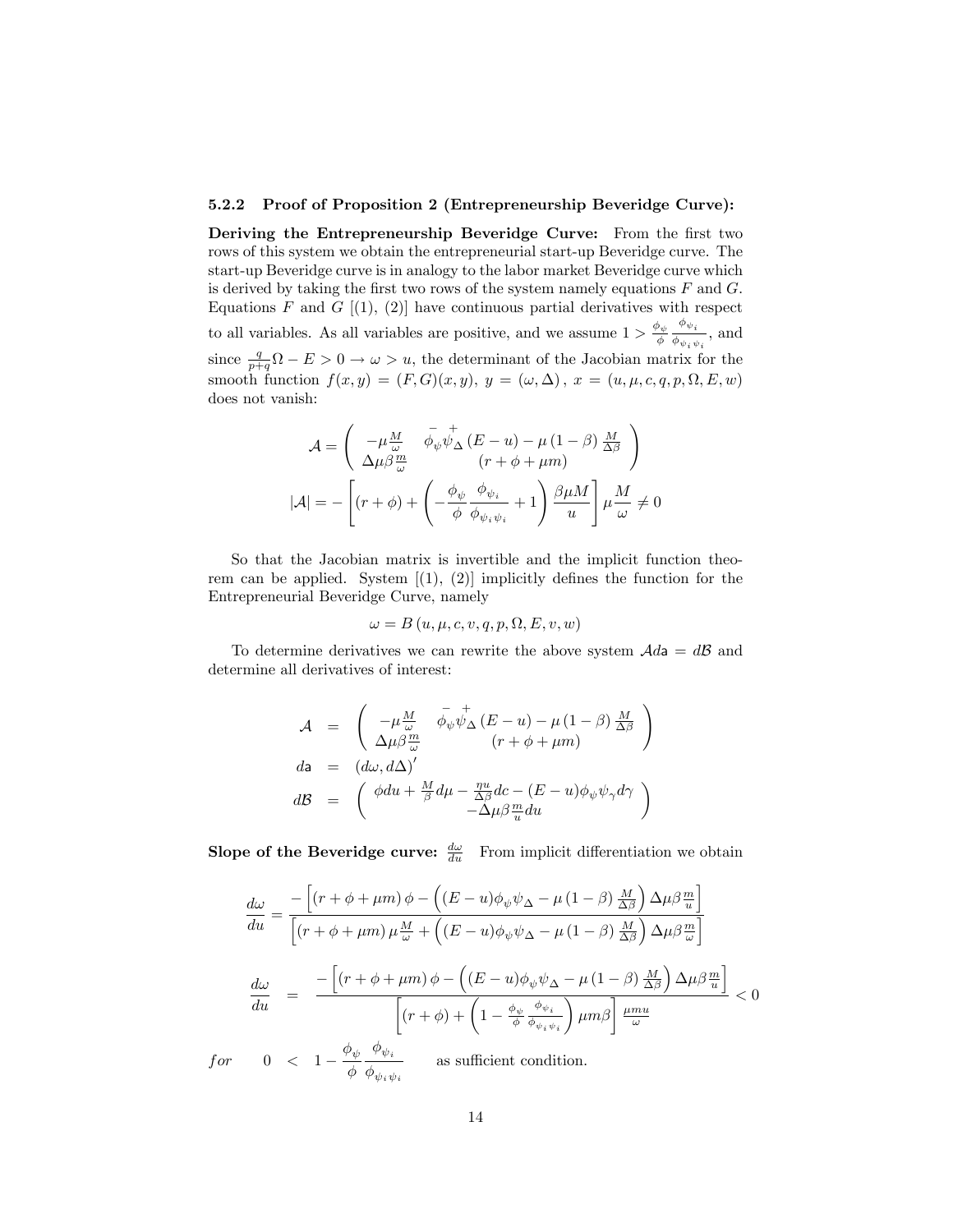using  $\phi_{\psi_i} := \frac{\partial \phi_i}{\partial \psi_i}$  $\frac{\partial \phi_i}{\partial \psi_i} < 0, \phi_{\psi_i \psi_i} := \frac{\partial^2 \phi_i}{\partial \psi_i^2} > 0, \psi_{\Delta} = -\frac{\phi_{\psi_i}}{\phi_{\psi_i \psi_i}}$  $\frac{\partial \psi_i}{\partial \phi_i \psi_i} \geq 0$  and  $\mu M = \phi n$ , and  $\frac{\mu M}{u} = \mu m$ 

**Location of the Beveridge curve:**  $\frac{d\omega}{d\gamma}, \frac{d\omega}{d\mu}, \frac{d\omega}{dc}$  : Assuming  $0 < 1 - \frac{\phi_{\psi}}{\phi}$  $\phi_{\psi_i}$  $\phi_{\psi_i \psi_i}$ and applying for stationarity  $\mu M = \phi n$  gives

$$
\frac{d\omega}{dc} = \frac{\left(r + \phi + \mu m\right) \frac{u\eta}{\Delta \beta}}{\left[\left(r + \phi\right) + \left(1 - \frac{\phi_{\psi}}{\phi} \frac{\phi_{\psi_i}}{\phi_{\psi_i \psi_i}}\right) \mu m \beta\right] \frac{\mu m u}{\omega}} > 0
$$
\n
$$
\frac{d\omega}{d\mu} = \frac{\frac{M}{\beta} \left(r + \phi + \mu m\right)}{-\left[\left(r + \phi\right) + \left(1 - \frac{\phi_{\psi}}{\phi} \frac{\phi_{\psi_i}}{\phi_{\psi_i \psi_i}}\right) \mu m \beta\right] \frac{\mu m u}{\omega}} < 0
$$
\n
$$
\frac{d\omega}{d\gamma} = \frac{\left(r + \phi + \mu m\right) \left(E - u\right) \phi_{\psi} \psi_{\gamma}}{\left[\left(r + \phi\right) + \left(1 - \frac{\phi_{\psi}}{\phi} \frac{\phi_{\psi_i}}{\phi_{\psi_i \psi_i}}\right) \mu m \beta\right] \frac{\mu m u}{\omega}} < 0
$$

**Profitable opportunities curve** Taking the implicit differentials for  $H$  we obtain  $\overline{1}$ 

$$
\frac{d\omega}{du} = 1, \quad \frac{d\omega}{d\Omega} = \frac{q}{p+q}
$$

#### 5.2.3 Appendix 3: Proof of Propositions 3, 4 and 5

Comparative statics for the system  $F, G, H$  can be performed by taking the partial reaction from  $Ada = dB$ , with

$$
da = (d\omega, du, d\Delta)',
$$
  
\n
$$
A = \begin{pmatrix} -\mu \frac{M}{\omega} & -\phi & \bar{\phi}_{\psi}\psi_{\Delta} (E - u) - \mu (1 - \beta) \frac{M}{\Delta \beta} \\ \Delta \mu \beta \frac{m}{\omega} & -\Delta \mu \beta \frac{m}{u} & (r + \phi + \mu m) \\ 1 & -1 & 0 \end{pmatrix}
$$
  
\n
$$
dB = \begin{pmatrix} \frac{M}{\beta} d\mu - \frac{\eta u}{\Delta \beta} dc - (E - u)\phi_{\psi}\psi_{\gamma} d\gamma \\ 0 \\ \frac{q}{p+q} d\Omega - dE \end{pmatrix}
$$

solving for the four effects of  $c, \gamma, \mu$ , and  $\Omega$  on the number of latent entrepreneurs yields:

#### a) Effects on latent entrepreneurs:

$$
\frac{du^*}{dc} = \frac{-\frac{\eta u}{\Delta \beta}}{-\left[ \left( \mu \frac{M}{\omega} + \phi \right) - \left( \bar{\phi}_{\psi} \psi_{\Delta} \left( E - u \right) - \mu \left( 1 - \beta \right) \frac{M}{\Delta \beta} \right) \frac{\left( \frac{m^2}{u} - \frac{m}{\omega} \right)}{\left( r + \phi + \mu m \right)} \Delta \mu \beta} \right]} > 0
$$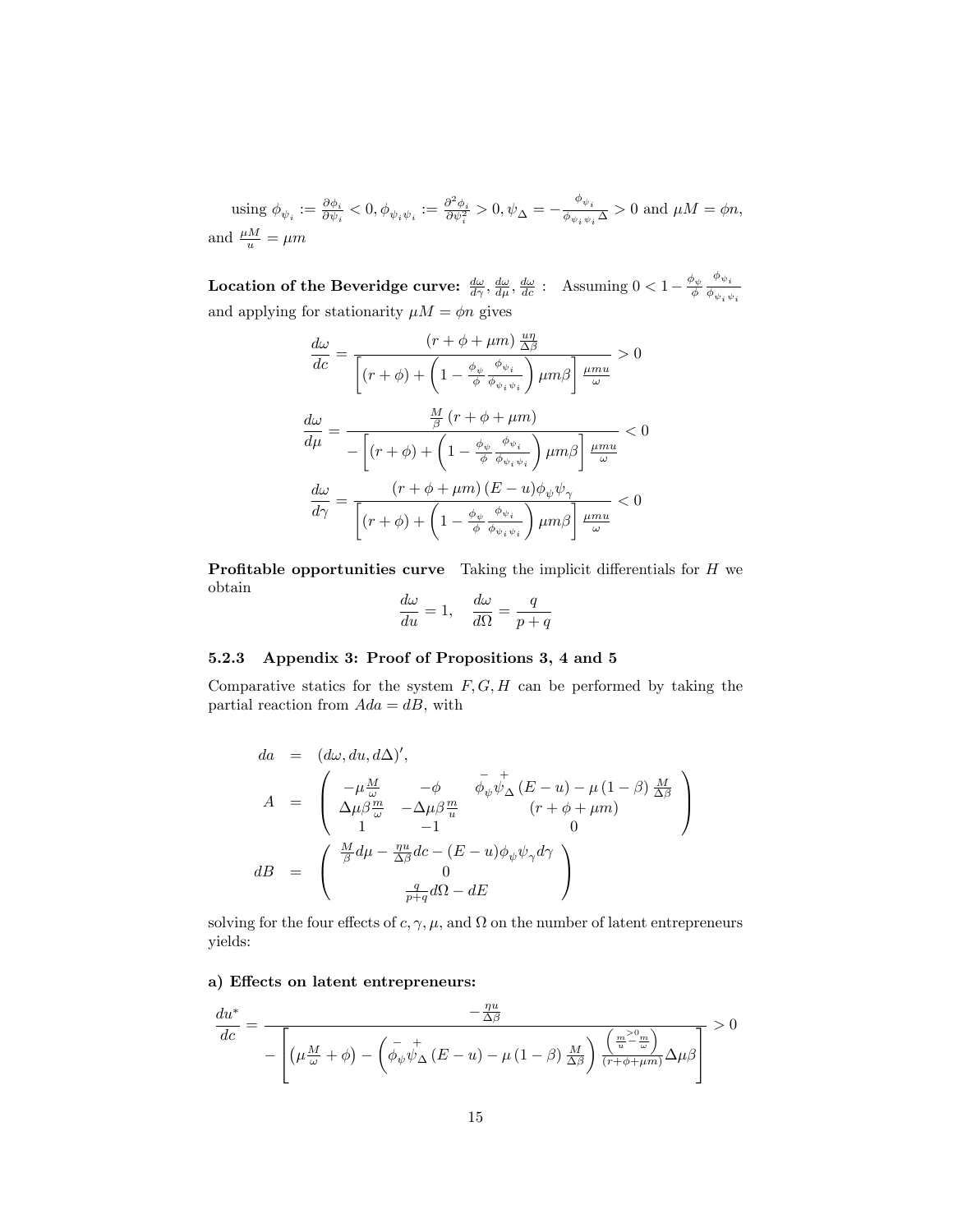$$
\frac{du^*}{d\mu} = \frac{\frac{M}{\beta}}{-\left[\left(\mu \frac{M}{\omega} + \phi\right) - \left(\bar{\phi}_{\psi} \psi_{\Delta} (E - u) - \mu (1 - \beta) \frac{M}{\Delta \beta}\right) \frac{\left(\frac{m}{u} - \frac{m}{\omega}\right)}{(r + \phi + \mu m)} \Delta \mu \beta\right]} < 0
$$
\n
$$
\frac{du^*}{d\gamma} = \frac{-\left(E - u\right)\phi_{\psi}\psi_{\gamma}}{-\left[\left(\mu \frac{M}{\omega} + \phi\right) - \left(\bar{\phi}_{\psi} \psi_{\Delta} (E - u) - \mu (1 - \beta) \frac{M}{\Delta \beta}\right) \frac{\left(\frac{m}{u} - \frac{m}{\omega}\right)}{(r + \phi + \mu m)} \Delta \mu \beta\right]} > 0
$$
\n
$$
\frac{du^*}{d\Omega} = \frac{\left[r + \phi + \mu \beta m + \bar{\phi}_{\psi} \psi_{\Delta} \left(\frac{E}{u} - 1\right) \Delta \beta\right] \frac{u}{(r + \phi + \mu m)} \mu \frac{m}{\omega} \frac{q}{p + q}}{-\left[\left(\mu \frac{M}{\omega} + \phi\right) - \left(\bar{\phi}_{\psi} \psi_{\Delta} (E - u) - \mu (1 - \beta) \frac{M}{\Delta \beta}\right) \frac{\left(\frac{m}{u} - \frac{m}{\omega}\right)}{(r + \phi + \mu m)} \Delta \mu \beta\right]} < 0
$$
\n
$$
\text{for} \quad 0 < 1 - \frac{\phi_{\psi}}{\phi} \frac{\phi_{\psi_i}}{\phi_{\psi_i \psi_i}} \quad \text{as sufficient condition.}
$$

### b) Effects on the rate of mobilization of entrepreneurial capacity:

$$
E = n + u \text{ for } E = 1
$$
  
\n
$$
d\Psi = dn = -du
$$
  
\n
$$
\frac{d\Psi}{dc} = -\frac{du}{dc} < 0, \quad \frac{d\Psi}{d\gamma} = -\frac{du}{d\gamma} < 0
$$
  
\n
$$
\frac{d\Psi}{d\mu} = -\frac{du}{d\gamma} > 0, \quad \frac{d\Psi}{d\Omega} = -\frac{du}{d\Omega} > 0
$$

### c) Effects on the separation rate and the survival rate:

$$
\phi = \phi \left( \psi^* \left( \Delta^* \left( x \right), \gamma \right) \right), \quad \text{with} \quad \begin{array}{c} \phi_{\psi_i} < 0, \quad \phi_{\psi_i \psi_i} > 0, \\ \psi_{\gamma_i} < 0, \quad \psi_{\Delta_i} > 0 \end{array}
$$

From F we know that  $\frac{d\omega}{du} = 1$  and from G we know:

$$
0 = \Delta \mu \beta \frac{m}{\omega} d\omega - \beta \Delta \mu \frac{m}{u} du + ((r + \phi + \mu m)) d\Delta
$$

$$
\frac{d\Delta}{du} = \frac{\Delta \mu \beta}{(r + \phi + \mu m)} \left( \frac{m}{u} - \frac{m}{\omega} \right) > 0
$$